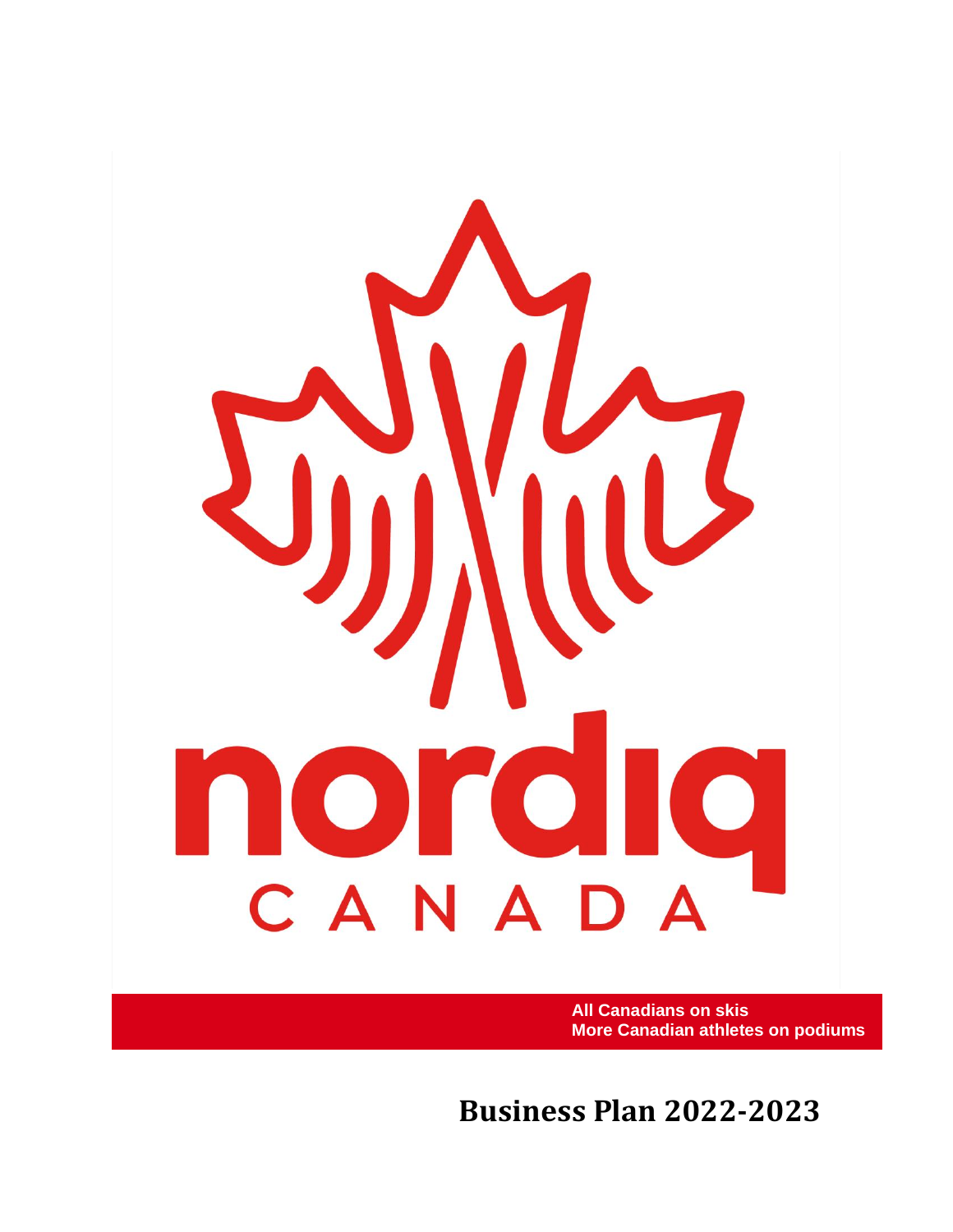# TABLE OF CONTENTS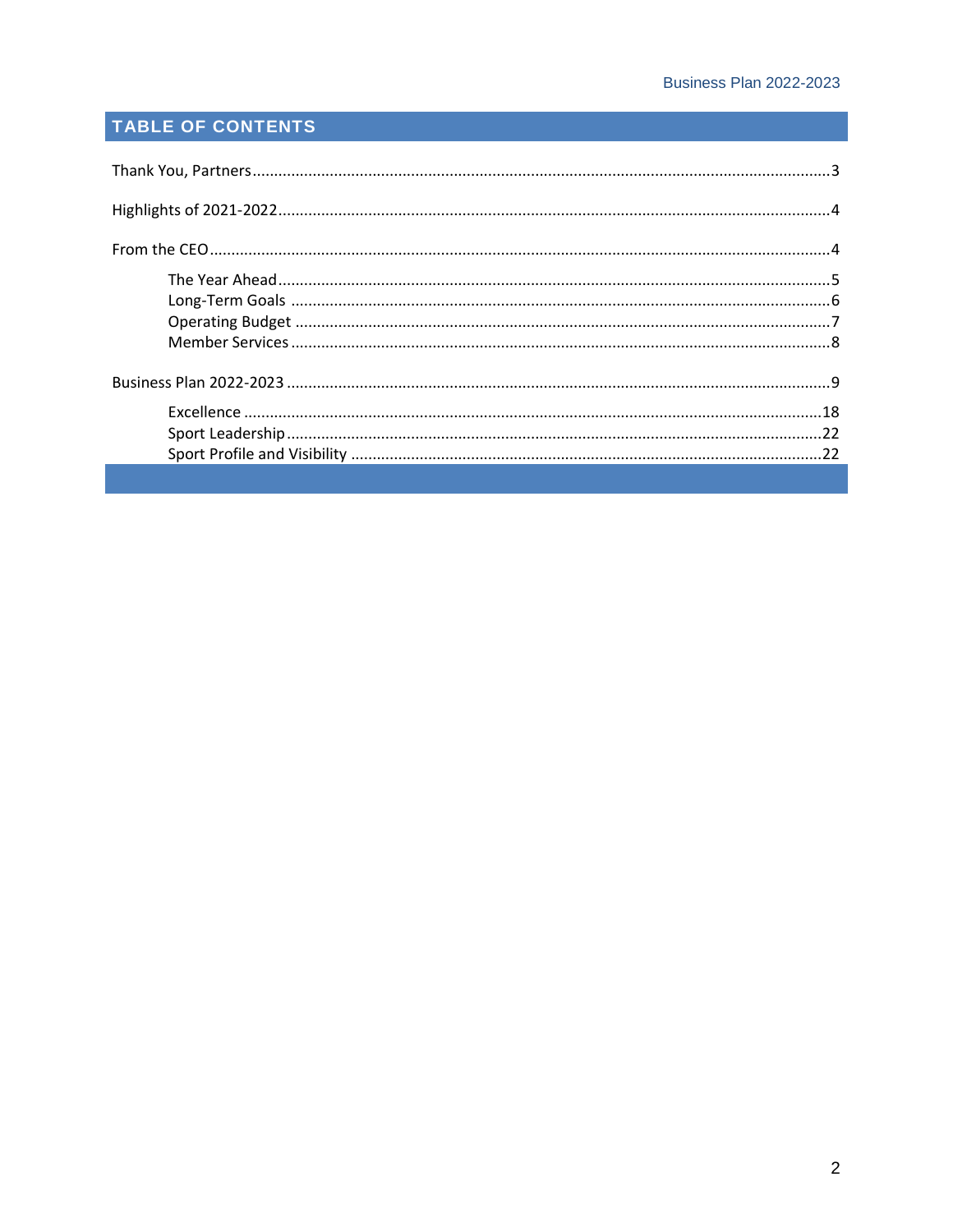# **THANK YOU, PARTNERS**

We are one team, united for Canada. Thank you to all our partners, donors, and supporters.

CORPORATE & FUNDING PARTNERS

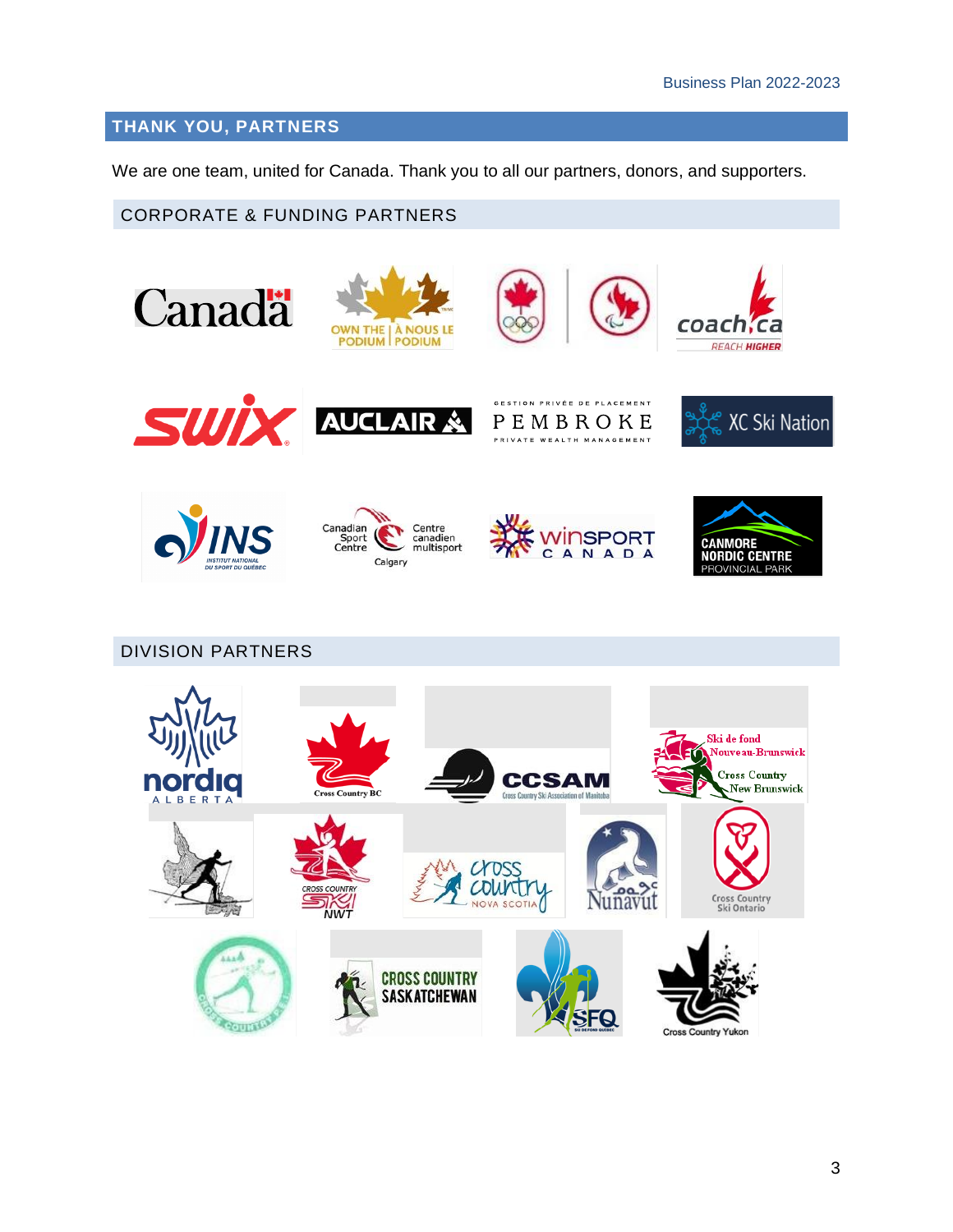# **HIGHLIGHTS OF 2021-2022**

## EXCELLENCE

#### **Paralympic Stream**

- 17 World Cup medals
- 14 Paralympic medals
- Strong team culture pursuit of excellence from all areas, in all aspects

#### **Olympic Stream**

- Olympics: 5th in men's team sprint, 3 top 20 in women's events
- World Junior Championships: 4 top 10, 6 top 20, 7th in women's relay, 4th in men's relay, 1 top 10 U23; 8 out of 12 juniors achieved top 20
- World Cups: 7th and 8th in Mixed Team Sprint (Falun)
- Final 2022 Nations Cup ranking: 13th, but just 48 points behind 11th
- NextGen coach hired
- Zero athlete fees for camps and competition trips

#### SPORT LEADERSHIP

- SafeSport policy suite implemented
- Revenue generation success: case for support implemented, five pitches and two closed deals
- Sport Canada in-year funding doubled
- Membership maintained at 2020-21 level following 40% growth in prior year

### SPORT PROFILE AND VISIBILITY

- Incredible visibility through mainstream media: Petro-Canada, Toyota, Sobey's advertising, including a Superbowl ad and appearance on the Today Show
- "Best ever" social media, more direct communication with athletes, coaches, donors, alumni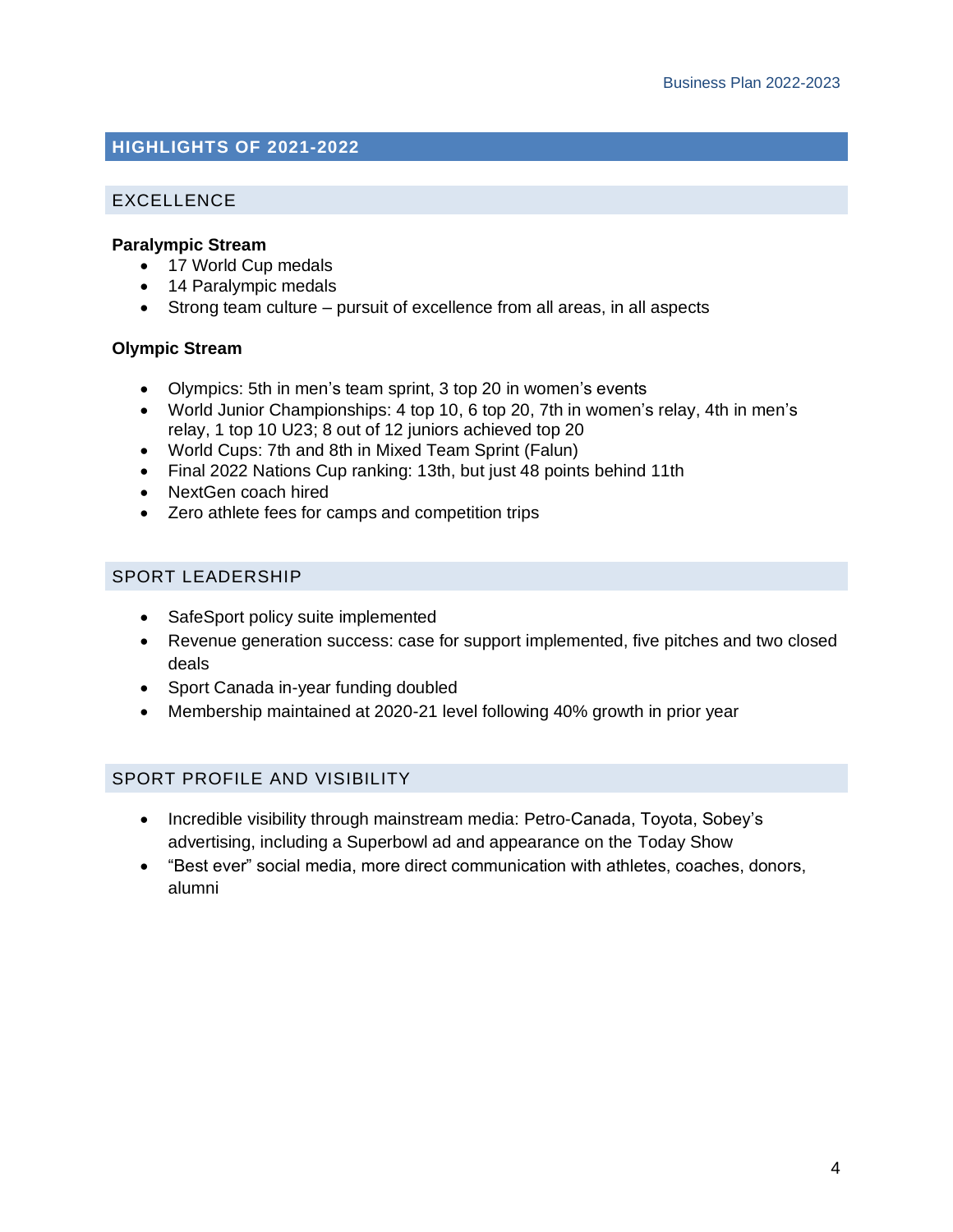#### **FROM THE CEO**

#### THE YEAR AHEAD

This year's annual business plan is the first aligned to Nordiq Canada's new strategic plan, Vision 2030: We Believe. The strategy is based on the belief that the most effective way to achieve our goal of All Canadians on Skis is through more Canadian athletes on podiums. As evidence, the Paralympic team brought 14 medals home from Beijing 2022. They dominated mainstream media and inspired millions of Canadians as a result. Our Paralympic champions were featured on the Today Show, in a Superbowl commercial, and through high-visibility advertising for Sobey's, Petro-Canada, Toyota, and Air Canada.

The timing is right for our renewed investment in high performance. In the Olympic stream, a momentum is building. We have promising international results and a powerful cohort of junior and U23 athletes. They are led by a mature senior National Ski Team and an alumni group that is becoming more engaged. Three new national coaches, a High Performance Director, and a Director of Sport Development have been hired to lead the drive alongside the national training centres and daily training environment coaches across the country.

We are going deeper into the development pipeline for the Olympic and Paralympic streams, adding integration with daily training environments and more nationally driven development opportunities for athletes, coaches, and officials.

We can only continue down this path if we grow revenue by \$1M/year. And for that, we need you. Donate to the Podium Pathway, support an athlete directly, bring us your sponsorship leads, contribute to a healthy culture and resulting positive image.

Rightfully, Canadians expect sporting environments that are safe, values-driven, inclusive, and diverse. We can become Canada's most welcoming sport by implementing an HR strategy focused on unifying behaviours (trust-building, innovation, leadership, and unity), on-going implementation of the SafeSport and Gender Equity Framework, and a membership model review with an eye on inclusion.

You may notice a new section in the business plan: 'Member Services and More.' While the annual business plan focuses on key strategies and initiatives, we also want to capture the daily business of running a national sport organization – this work provides value to 80,000 members and is a full-time job for staff.

Please join us on our journey to Vision 2030.

Yours in sport,

Stéphane Barute

Stephane Barrette, CEO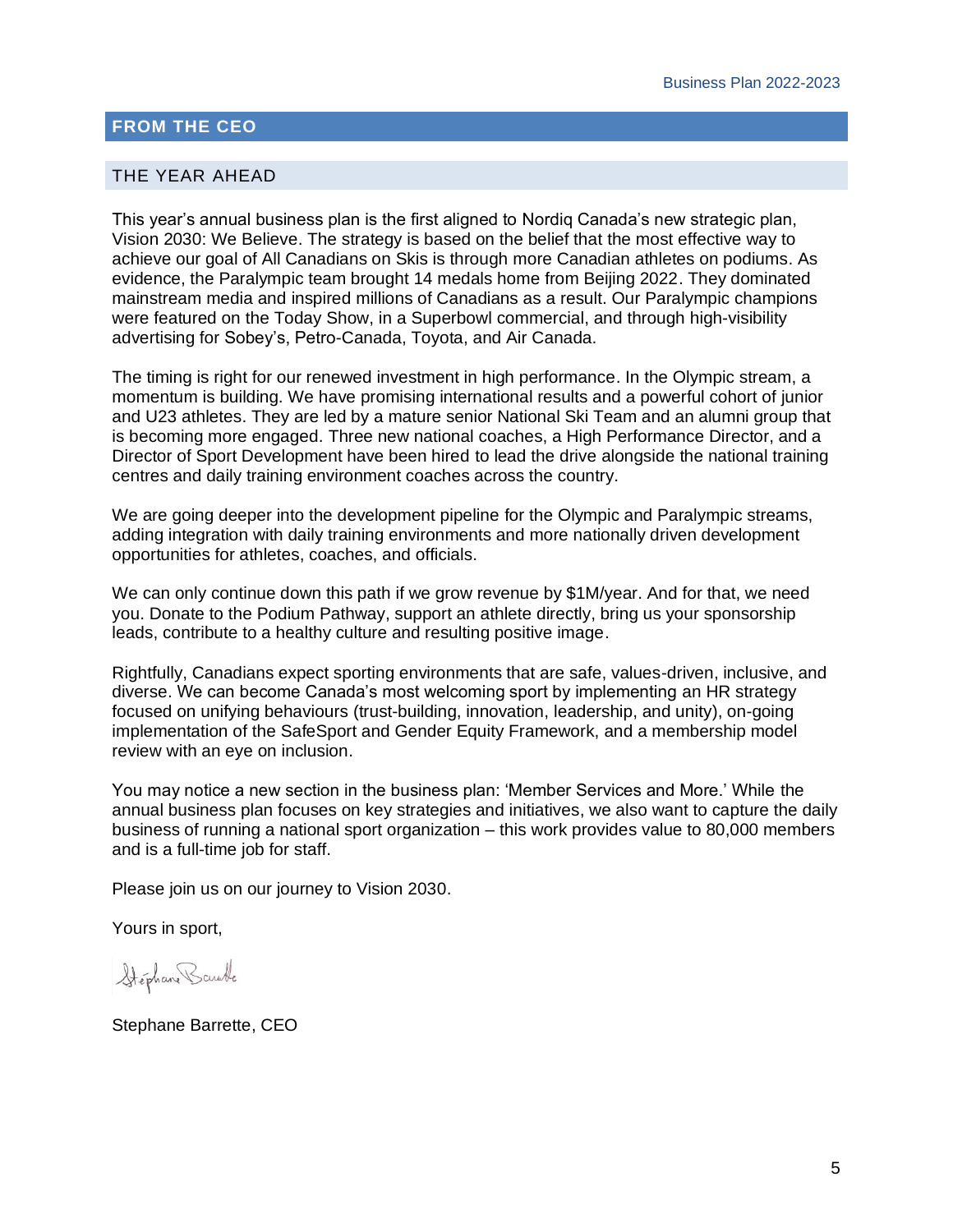#### LONG-TERM GOALS

Business plans are developed to achieve the following long-term goal: Canadians value crosscountry skiing and demonstrate best in class performance in all aspects of the sport. Results will be achieved at a level that reflects and justifies the resources invested.

- **Excellence:** Canadian cross-country skiing athletes, coaches and technicians exemplify a high standard of ethical behaviour and sportsmanship and achieve excellent results when participating in local, regional, national, and international competitions and events.
	- $\circ$  Canada regularly wins World Championship, Olympic and Paralympic medals.
	- o Canada has a sustainable and growing cohort of developing World Championship, Olympic and Paralympic athletes.
	- $\circ$  Athletes have a variety of training, education and competition options available that facilitate their development as high-performance skiers.
	- $\circ$  Athletes can easily access their appropriate level and variety of competition within Canada, North America and abroad.
	- o Coaches, technicians, and officials of all levels across Canada have the ability to access training and develop their skills and trade.
- **Sport Leadership:** Athletes and the ski community thrive in a collaborative environment exemplifying a culture of transparency, respect and humility.
	- $\circ$  Divisions and Clubs have the resources they need to grow participation and help Canadians of all ages and capabilities learn to ski and/or continue their development.
	- $\circ$  The ski community has the resources needed to participate equitably and safely.
	- $\circ$  The ski community progressively works toward environmentally responsible practices.
	- $\circ$  The ski community has a financially thriving and sustainable national sport organization.
- **Sport Profile and Visibility:** Canadians from all backgrounds recognize, embrace and participate in cross-country skiing, seeing it as the ideal outdoor winter sport to improve both fitness and health, and to have fun.
	- o Cross-country skiing participants reflect Canadian society.
	- $\circ$  The profile of cross country skiing in Canada is improved by hosting international events.
	- $\circ$  The international ski community recognizes Canada as a leader in Nordic skiing.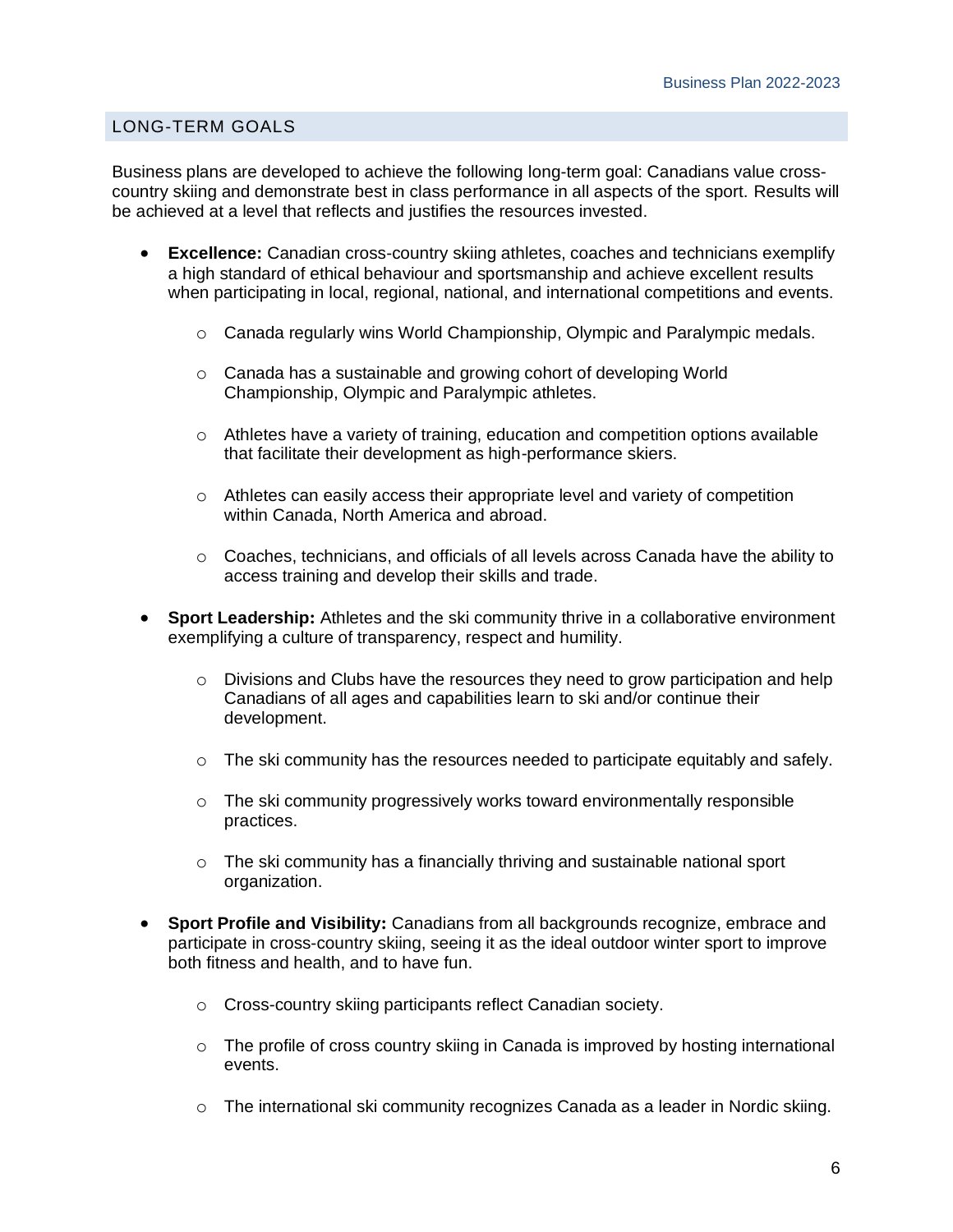### OPERATING BUDGET

Nordiq Canada is investing an additional \$1M/year. In the short term, this is possible through a \$2.3M Strategic Priorities Fund. It is critical that we start generating \$1M/year in new revenue so that we can continue to support athletes who, in turn, will inspire a nation to fall in love with the sport.

The following notable investments are funded through the Strategic Priorities Fund:

| <b>Impact</b>                                                 | <b>Total Investment</b>                                                                  |
|---------------------------------------------------------------|------------------------------------------------------------------------------------------|
| Athlete fee reduction                                         | • Fees are capped at 25% of variable trip<br>expenses; no fees are charged for<br>camps. |
| Senior and NextGen camps and competitions,<br>Olympic stream* | \$900K<br>$\bullet$                                                                      |
| Development camps and development tour                        | \$175K                                                                                   |
| Increased support to training centres and HP<br>clubs         | \$365K                                                                                   |
| Coach development mentorship, training                        | \$100K                                                                                   |
| Officials development                                         | \$60K                                                                                    |

\*Note, the Para-Nordic National Ski Team is fully funded through government funding as a result of performance.

| <b>Revenues</b>                     |               | <b>Expenses</b>              |           |
|-------------------------------------|---------------|------------------------------|-----------|
| <b>Government Support</b>           |               |                              |           |
| Sport Canada - Mainstream           | 827,000       | <b>Olympic Stream</b>        | 2,120,000 |
| Sport Canada - Para-Nordic          | 297,000       | Para-Nordic Stream           | 1,650,000 |
| Sport Canada Initiatives            | 530,000       | <b>Sport Development</b>     | 1,100,000 |
| OTP Olympic                         | $\mathcal{L}$ | Engagement                   | 235,000   |
| <b>OTP Para-Nordic</b>              | 1,140,000     | Corporate club support       | 100,000   |
| <b>OTP NextGen Olympic</b>          | 350,000       | Operations, Governance       | 795,000   |
| <b>OTP NextGen Para-Nordic</b>      | 190,000       | SafeSport, Equity, Inclusion | 90,000    |
| <b>Total Government Support</b>     | \$3,336,000   |                              |           |
| <b>Non-Government Support</b>       |               |                              |           |
| <b>Corporate Partners</b>           | 38,000        |                              |           |
| High Performance Income             | 152,000       |                              |           |
| <b>Association Income</b>           | 1,040,000     |                              |           |
| Fundraising                         | 170,000       |                              |           |
| <b>NWSDA Grants</b>                 | 200,000       |                              |           |
| Other                               | 1,230,000     |                              |           |
| <b>Total Non-Government Support</b> | \$3,350,000   |                              |           |
| <b>TOTAL REVENUES</b>               | \$6.8M        | <b>TOTAL EXPENSES</b>        | \$6.8M    |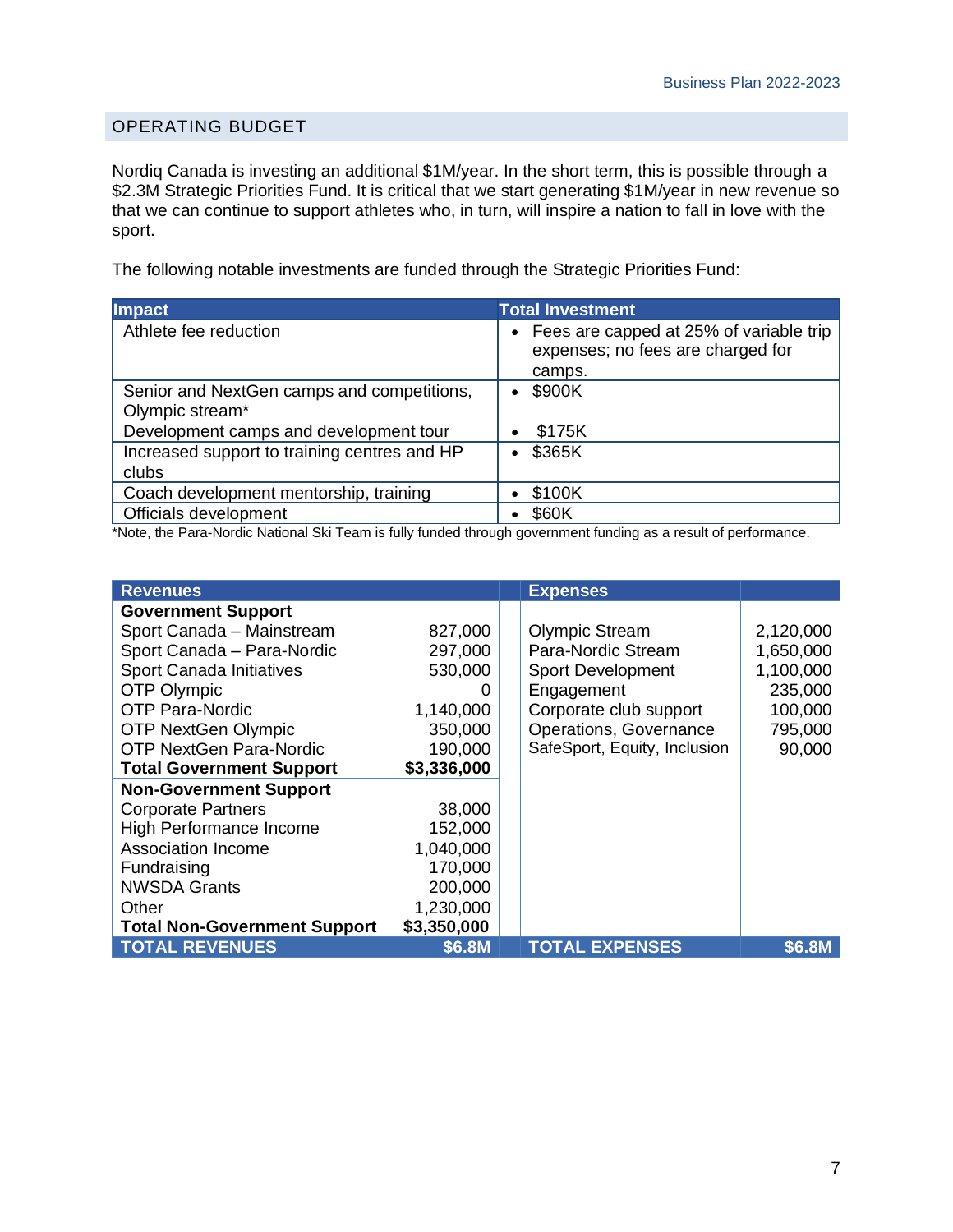# **MEMBER SERVICES AND MORE!**

While the annual business plan focuses on key strategies and initiatives, we also want to capture a sampling of the daily business of running a national sport organization – this work provides value to 80,000 members and is supported by staff on a full-time basis.

### **Excellence**

- Team and Athlete Assistance Program (value: \$700K to athletes) criteria and selections
- Clothing and equipment
- Anti-doping program weekly management
- NST program planning and delivery

#### **Sport Leadership**

- Governance: policies, committees, accountability and reporting, external committees
- Business planning and budgeting
- Fundraising: donor and partner servicing, grant administration
- Membership and race license management
- Coach, tech, and officials development
- Inventory management
- Events management: calendars, tech packages
- Liability insurance: daily enquiries, compliance, certificates, communication

#### **Sport Profile and Visibility**

- Marketing and communications
- International event hosting
- International committees

**Operations**: including accounting, human resource management, IT, and general administration support to all programs.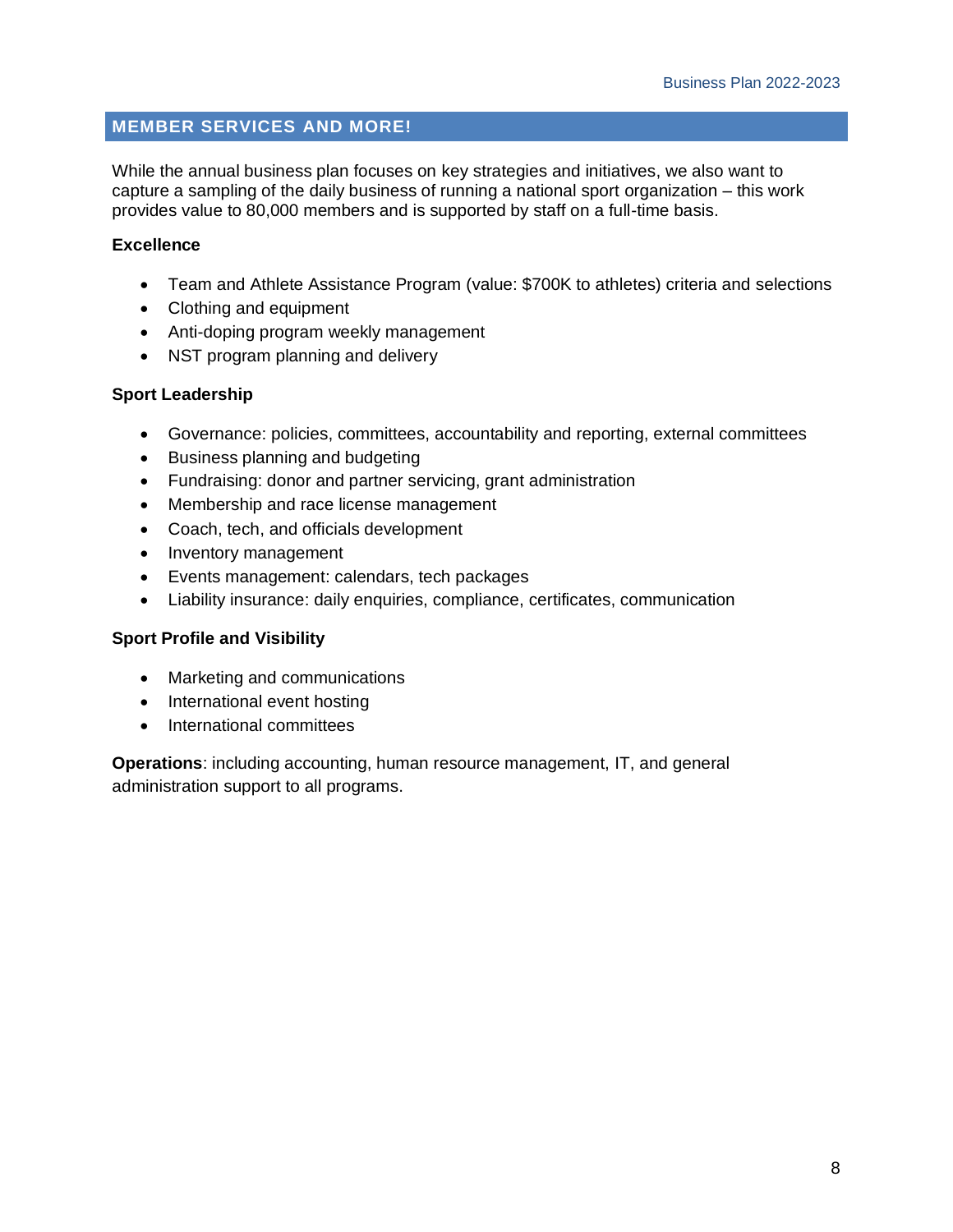# **BUSINESS PLAN 2022-2023**

#### LONG-TERM GOAL: EXCELLENCE

**Excellence:** Canadian cross-country skiing athletes, coaches and technicians exemplify a high standard of ethical behaviour and sportsmanship and achieve excellent results when participating in local, regional, national, and international competitions and events

#### **Long-Term Goal: High Performance—Canada regularly wins World Championship, Olympic and Paralympic medals**

#### **2022-2023 Objective:**

- 5 Individual Para-Nordic World Ski Championship medals
- 1 relay Para-Nordic World Ski Championship medal
- 8 individual Para-Nordic World Cup medals
- 1 Top-10 individual World Ski Championship
- 1 Top-5 team sprint World Ski Championship
- 1 World Junior/U23 Championship medal

| <b>Strategies</b>                                                                                                                                                 | <b>Key Performance Indicators</b>                                                                                                                                                                 | <b>Achieved</b> |
|-------------------------------------------------------------------------------------------------------------------------------------------------------------------|---------------------------------------------------------------------------------------------------------------------------------------------------------------------------------------------------|-----------------|
| Olympic Stream: Design and implement high quality HP<br>programs under strong leadership that allow National Ski<br>Team athletes to achieve their full potential | - All HP leadership positions are filled by May 1<br>(HPD and Head Coach).                                                                                                                        |                 |
|                                                                                                                                                                   | - A 4-year HP plan driven by the Gold Medal Profile<br>(GMP) and podium pathway metrics is designed.                                                                                              |                 |
|                                                                                                                                                                   | - An effective 2022-23 NST program including<br>regular camps, testing, monitoring, racing, and<br>Integrated Support Team (IST) support, is<br>executed in collaboration with HP staff and Daily |                 |
|                                                                                                                                                                   | Training Environment (DTE) coaches. Training<br>camps are coach-led, IST-supported and athlete-                                                                                                   |                 |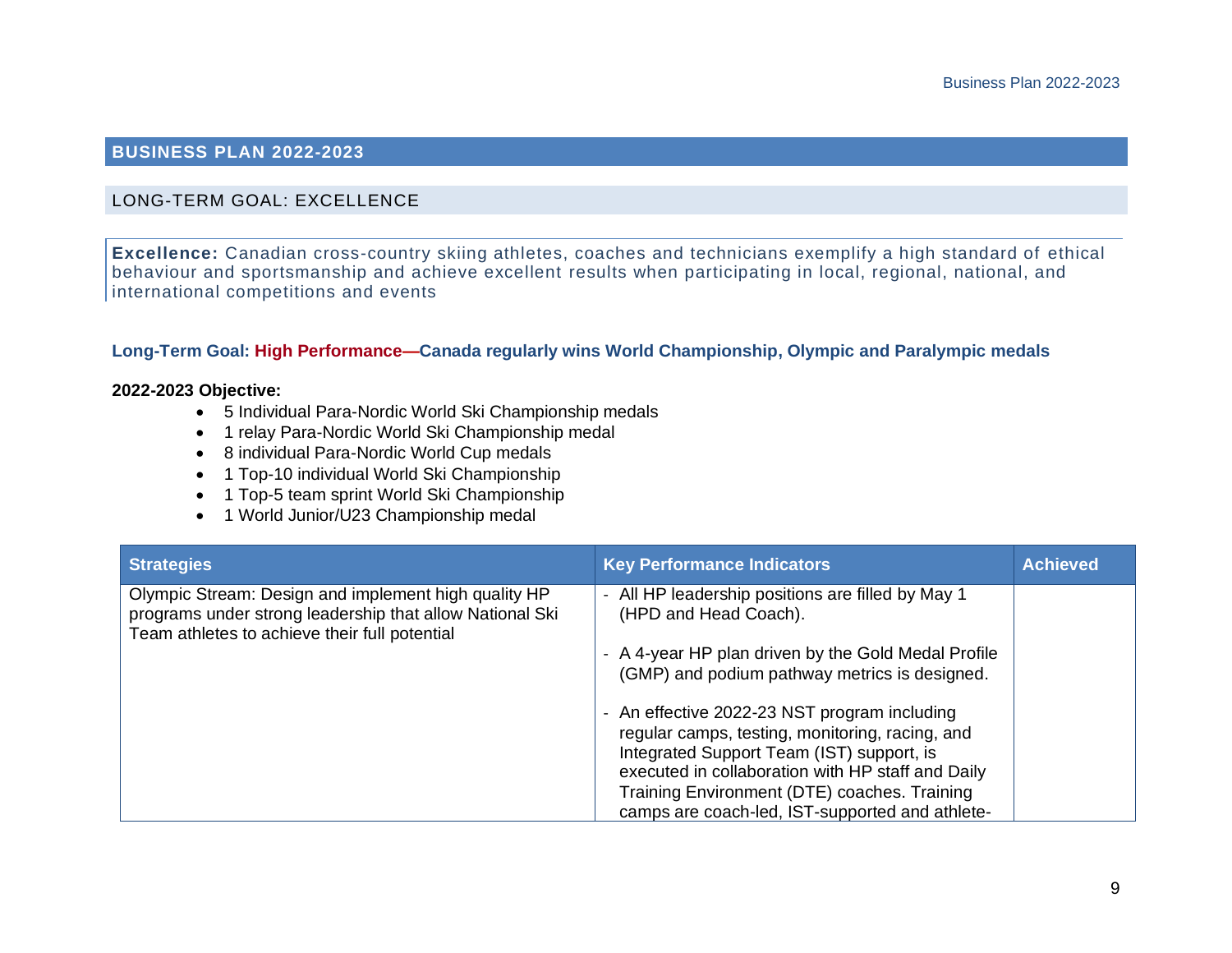|                                                                                                                    | driven, designed to build a strong, inclusive, and<br>safe HP culture.                                                                                                                                                                                                                        |
|--------------------------------------------------------------------------------------------------------------------|-----------------------------------------------------------------------------------------------------------------------------------------------------------------------------------------------------------------------------------------------------------------------------------------------|
|                                                                                                                    | - An efficient, decentralized HP system is<br>established under strong HP leadership. National<br>Development Centre (NDC) agreements are<br>updated to support strong DTEs for NST athletes<br>and up-and-coming talent and are based on trust,<br>collaboration, and mutual accountability. |
|                                                                                                                    | - A comprehensive Podium Pathway matrix and<br>aligned Yearly Training Plan (YTP) for camps and<br>competitions identifies clear roles and objectives<br>for all levels.                                                                                                                      |
|                                                                                                                    | - Four camps are held in collaboration with DTE<br>coaches, driven by Individual Performance Plans<br>(IPP), led by staff, and supported by IST.                                                                                                                                              |
| Paralympic Stream: Design and implement high quality HP<br>programs under strong leadership that allow athletes to | - Coaching positions are filled by August 1.                                                                                                                                                                                                                                                  |
| achieve their full potential.                                                                                      | - Athletes followed individual training and<br>competition plans leading to 2026; plans are<br>supported by sport science data - Gold Medal<br>Profile (GMP) and analytics; appropriate resources<br>- funding and equipment; camps and<br>competitions.                                      |
|                                                                                                                    | - The PN team culture, based on a holistic approach<br>in the pursuit of excellence, is maintained. Athletes<br>maintained pursuits outside of sport.                                                                                                                                         |
|                                                                                                                    | - The team has shown innovation in equipment,<br>waxing, training, and competition.                                                                                                                                                                                                           |
|                                                                                                                    | - A comprehensive Podium Pathway matrix and                                                                                                                                                                                                                                                   |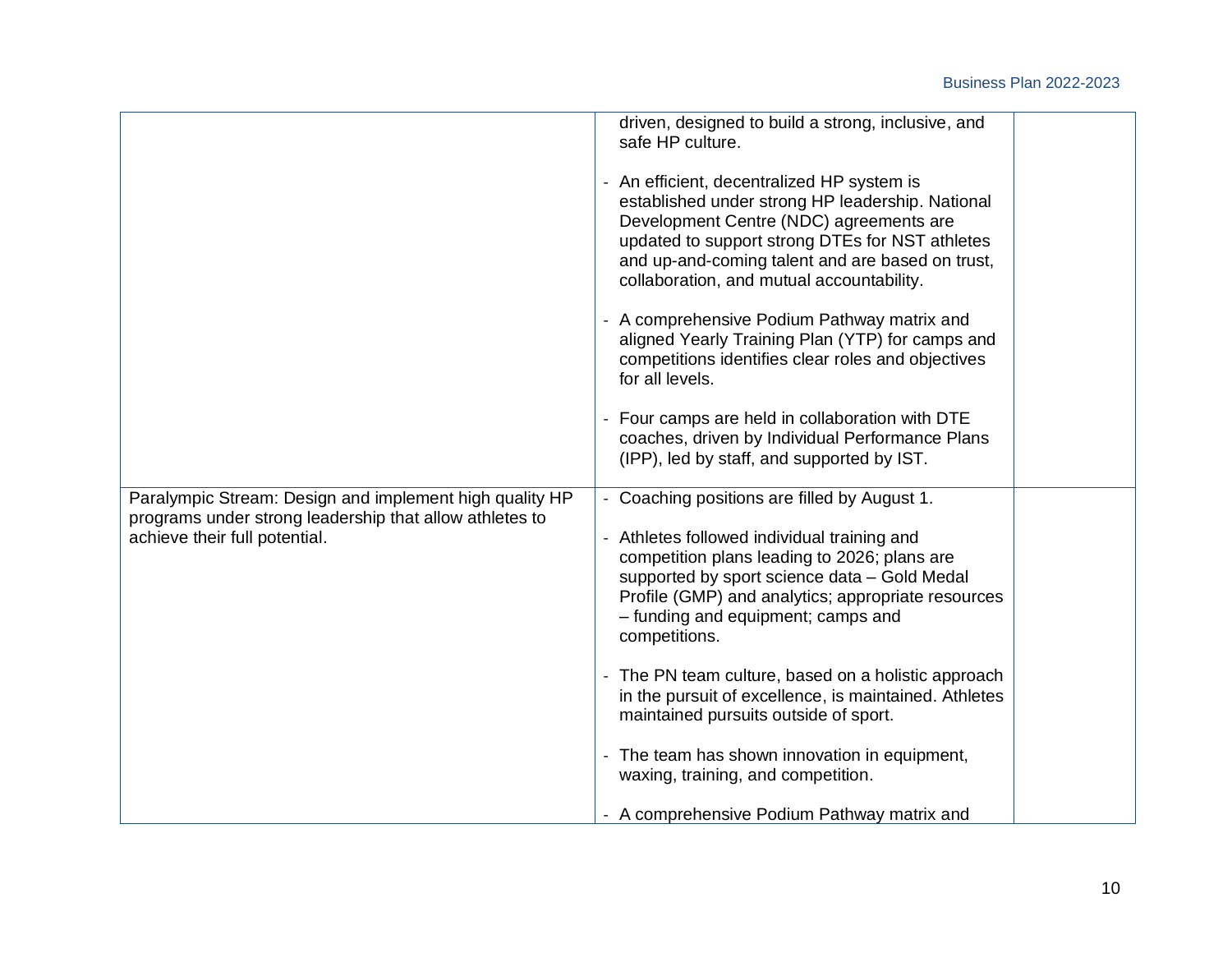|                                                                                                  | aligned YTP for camps and competitions identifies<br>clear roles and objectives for all levels.<br>- Four camps are held in collaboration with DTE<br>coaches, driven by IPPs, led by staff, and<br>supported by IST.                                                                                          |  |
|--------------------------------------------------------------------------------------------------|----------------------------------------------------------------------------------------------------------------------------------------------------------------------------------------------------------------------------------------------------------------------------------------------------------------|--|
| Train all NST and competition trip staff and athletes in<br>ethical behaviour and sportsmanship. | - HP staff held group sessions with NST athletes to<br>discuss what ethical behaviour, sportsmanship,<br>collaboration, and excellence should look, sound,<br>and feel like. The racing community embraces this<br>culture that is promoted, demonstrated, and led by<br>Nordig Canada staff and NST athletes. |  |

### **Long-Term Goal: High Performance—Canada has a sustainable and growing cohort of developing World Championship, Olympic and Paralympic athletes**

**2022-2023 Objective:** Increase the year-over-year number of athletes meeting OTP standards; Improve year-over-year overall team results at FIS JR/U23 World Championships.

Specific to Para-Nordic:

- Support two Development athletes to attend one World Cup and World Championships
- Support two NextGen athletes to attend one World Cup
- Support up to five prospect athletes to attend a PN-sanctioned NorAm race event
- Two Provincial/Territorial Sport Organization (PTSO) coaches assist at a PN NorAm race event

| <b>Strategies</b>                                                                                                                         | <b>Key Performance Indicators</b>                                               | <b>Achieved</b> |
|-------------------------------------------------------------------------------------------------------------------------------------------|---------------------------------------------------------------------------------|-----------------|
| Design and implement high-quality HP development<br>programs benefiting a large talent pool of Olympic and<br>Paralympic stream athletes. | - A Para-Nordic Podium Pathway Coordinator is<br>hired by August 1, 2022.       |                 |
|                                                                                                                                           | - Camp and competition-based NextGen,<br>Development, and Prospect programs are |                 |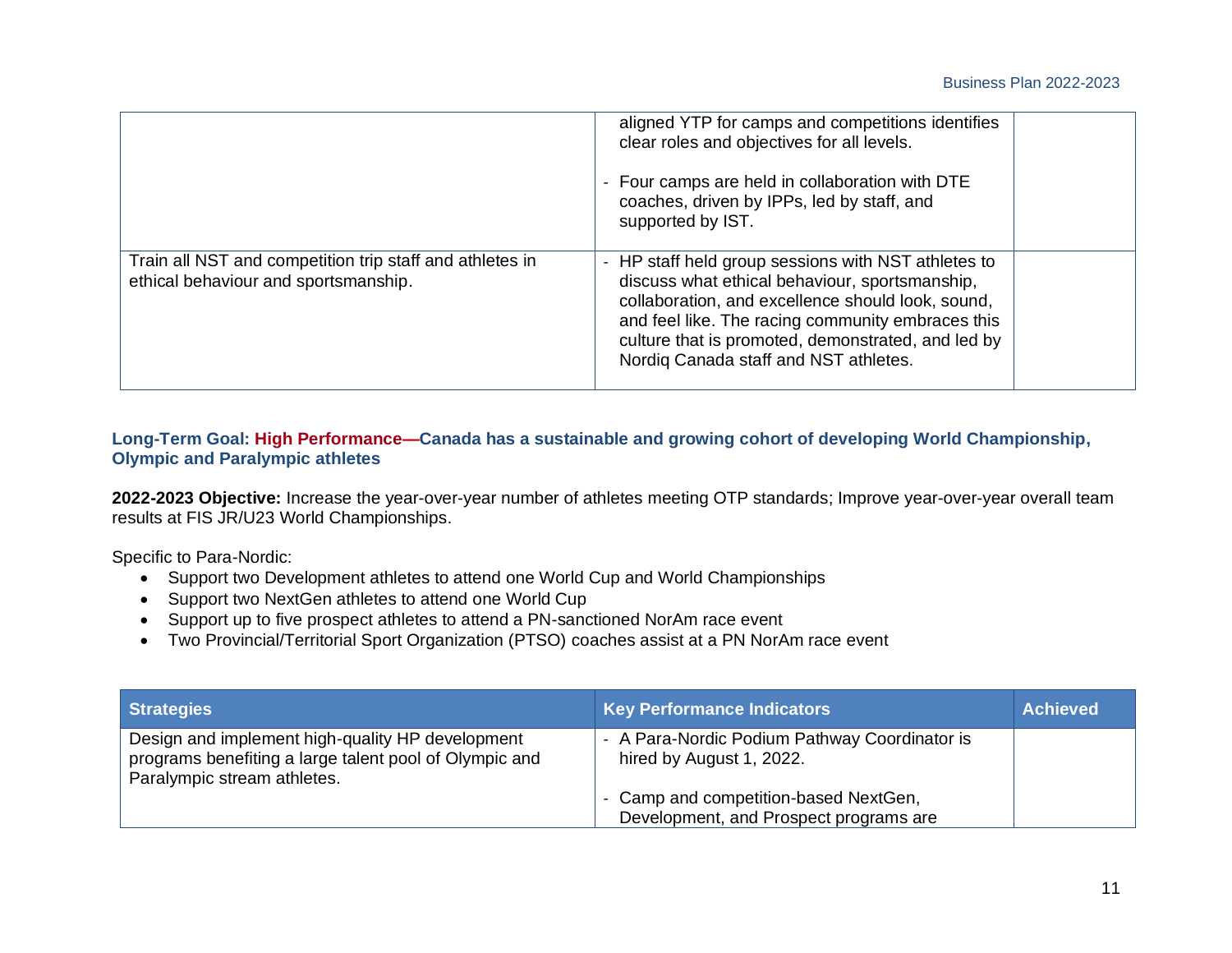|                                                                                                                                                                                             | designed and driven by the GMP and podium<br>pathway.<br>- International competition trips that support athlete<br>development below the World Cup level are<br>planned and led in alignment with a robust<br>domestic competition calendar that includes<br>meaningful domestic racing for PN athletes.<br>- DTE programs are supported by Nordiq Canada<br>staff on an ongoing basis and in close<br>collaboration; programs are aligned along the<br>Podium Pathway; the GMP is used to track and<br>develop athletes.<br>- The number of clubs offering PN programs<br>increases.                                   |  |
|---------------------------------------------------------------------------------------------------------------------------------------------------------------------------------------------|-------------------------------------------------------------------------------------------------------------------------------------------------------------------------------------------------------------------------------------------------------------------------------------------------------------------------------------------------------------------------------------------------------------------------------------------------------------------------------------------------------------------------------------------------------------------------------------------------------------------------|--|
| Provide sufficient financial support to athletes to sustain<br>their pursuit of excellence long enough for Canada to<br>regularly win World Championship, Olympic and Paralympic<br>medals. | - A portion of the Strategic Priorities Fund is used<br>along with specific HP fundraising activities to<br>adequately support the 2022-23 NST programs.<br>- National Development Centres and IST are better<br>funded compared to 2021-2022.<br>- Athlete fees are based on a tiered system that<br>provides different support to different athletes<br>based on meeting performance benchmarks; fees<br>are capped at 25% of variable trip expenses on<br>average.<br>- The Nordig Canada Development Fund (NCDF)<br>provides additional funds to HP athletes, directly or<br>indirectly, to support HP programming. |  |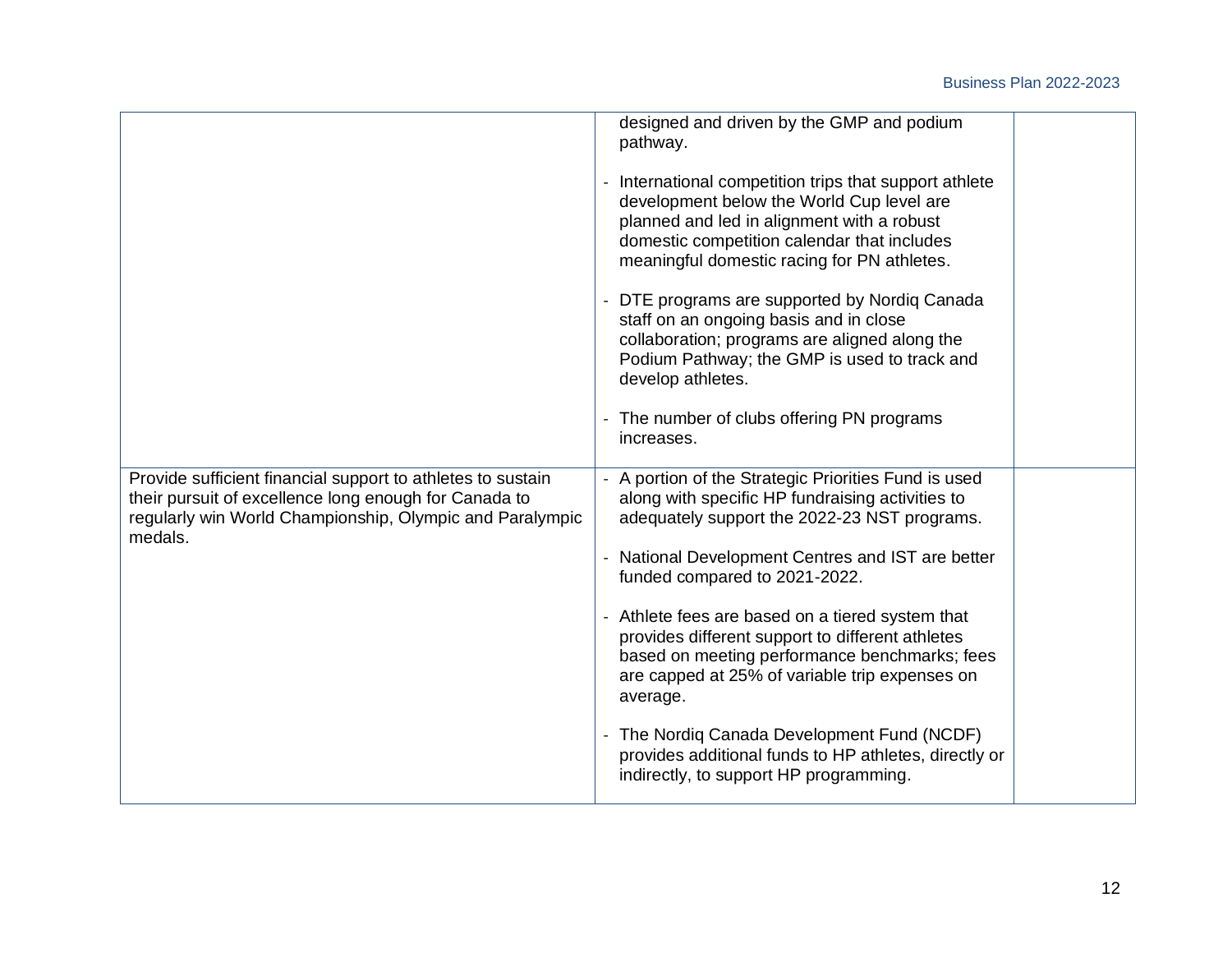#### **Long-Term Goal: Sport Development—Athletes have a variety of training, education, and competition options available that facilitate their development as high-performance skiers**

**2022-23 Objective:** A year-end survey indicates that at least 75% of athletes feel their training, education, and competition options facilitated their development as high-performance skiers.

| <b>Strategies</b>                                                                                                                       | <b>Key Performance Indicators</b>                                                                                                                                                                                                                                                                                                                                                                                                                                                                                                                                                                                                                                                                                                                                                                                                                     | <b>Achieved</b> |
|-----------------------------------------------------------------------------------------------------------------------------------------|-------------------------------------------------------------------------------------------------------------------------------------------------------------------------------------------------------------------------------------------------------------------------------------------------------------------------------------------------------------------------------------------------------------------------------------------------------------------------------------------------------------------------------------------------------------------------------------------------------------------------------------------------------------------------------------------------------------------------------------------------------------------------------------------------------------------------------------------------------|-----------------|
| Lead a decentralized HP system for the Olympic stream by<br>partnering with NDCs and HP clubs to deliver a high quality<br>NST program. | - DTEs sign agreements clearly stating roles,<br>responsibilities, and mutual accountability.<br>Athletes and DTE coaches are supported by NST<br>coaches on an ongoing basis.<br>- IST supports athletes through centralized and DTE<br>services.<br>- Terms of reference, scheduled meetings, and<br>ongoing communication foster effective<br>collaboration between the HPD-Oly, HPD-Para,<br>Sport Development Director and the High<br>Performance Committee, Coaches Technical<br>Committee, Para-Nordic Committee, and Domestic<br>Development Committee as determined through a<br>year-end survey of committee members.<br>- DTEs have partnerships with post-secondary<br>education institutions and/or have programming to<br>help athletes balance their education and sport<br>careers in a healthy, productive, and sustainable<br>way. |                 |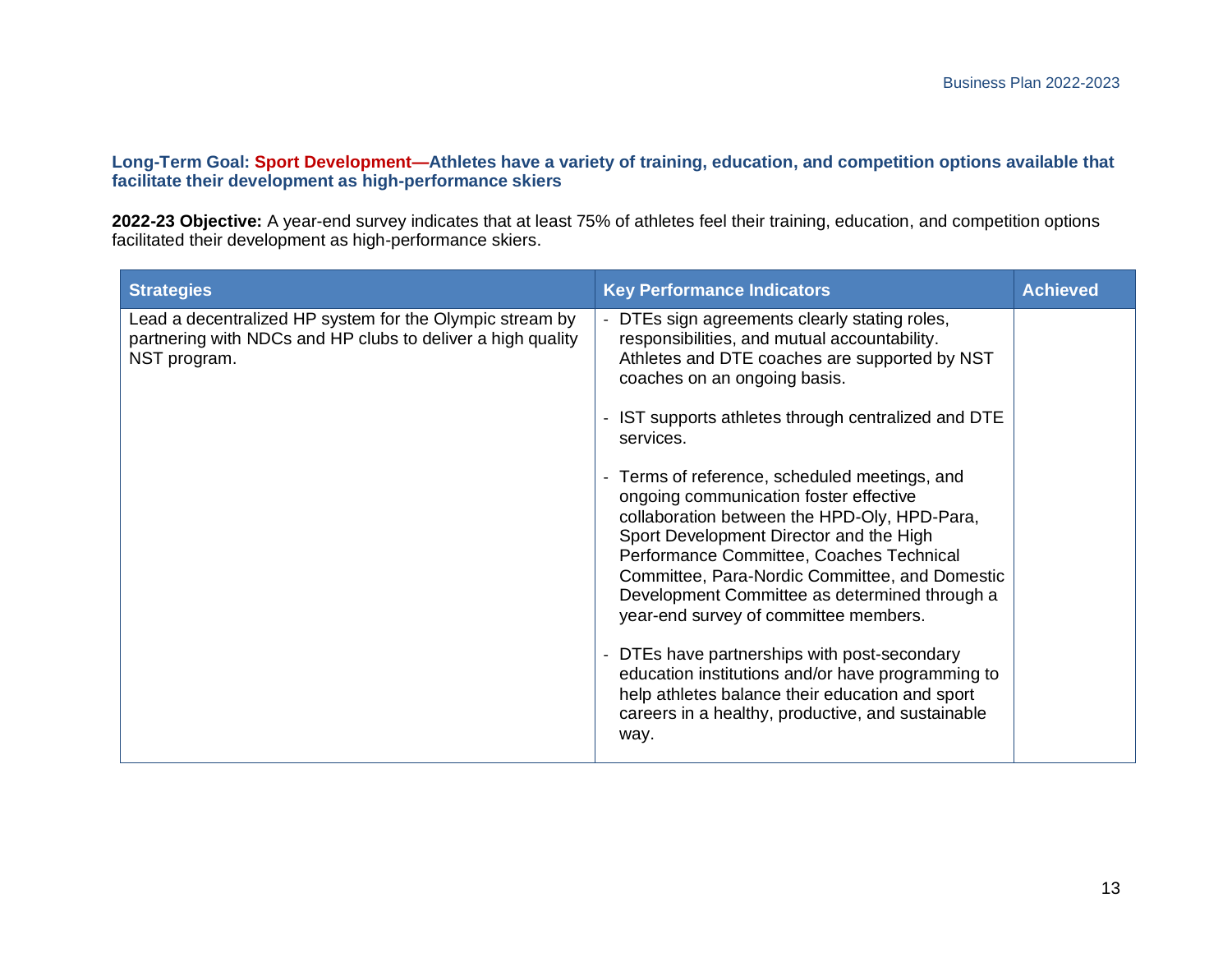#### **Long-Term Goal: Sport Development—Athletes can easily access their appropriate level and variety of competition within Canada, North America, and abroad**

**2022-2023 Objective:** Nine tier 1 events are sanctioned; tier 2 events are sanctioned across the country and in most Divisions; participation at all sanctioned events is tallied to serve as a benchmark to assess participation growth going forward.

| <b>Strategies</b>                                                                     | <b>Key Performance Indicators</b>                                                                                                                                                                                    | <b>Achieved</b> |
|---------------------------------------------------------------------------------------|----------------------------------------------------------------------------------------------------------------------------------------------------------------------------------------------------------------------|-----------------|
| Sanction enough tier 1 and tier 2 events to meet athlete<br>needs across the country. | - NST and Development Staff, together with the<br>Coaches Technical Committee, complete a<br>competition review for Olympic and Paralympic<br>streams of the Athlete Development Matrix (ADM)<br>and Podium Pathway. |                 |
|                                                                                       | - A gap analysis process is developed to review<br>athlete development through competition results<br>and ensure the pathway continues to be relevant.                                                               |                 |
|                                                                                       | - Three Canadian COC events (December, January,<br>March), including Nationals, are sanctioned and<br>supported.                                                                                                     |                 |
|                                                                                       | - Three Canada Cups are sanctioned in each of the<br>east and west.                                                                                                                                                  |                 |
|                                                                                       | - Tier 2 events are sanctioned across the country<br>and by at least eight Divisions.                                                                                                                                |                 |
|                                                                                       | - FIS Jr/U23 World Championship is supported<br>following an agreement of roles and<br>responsibilities between Nordiq Canada and the<br>organizing committee.                                                       |                 |
|                                                                                       | - Staff attends tier 1 races to ensure tech package<br>implementation and ongoing competition pathway<br>assessment.                                                                                                 |                 |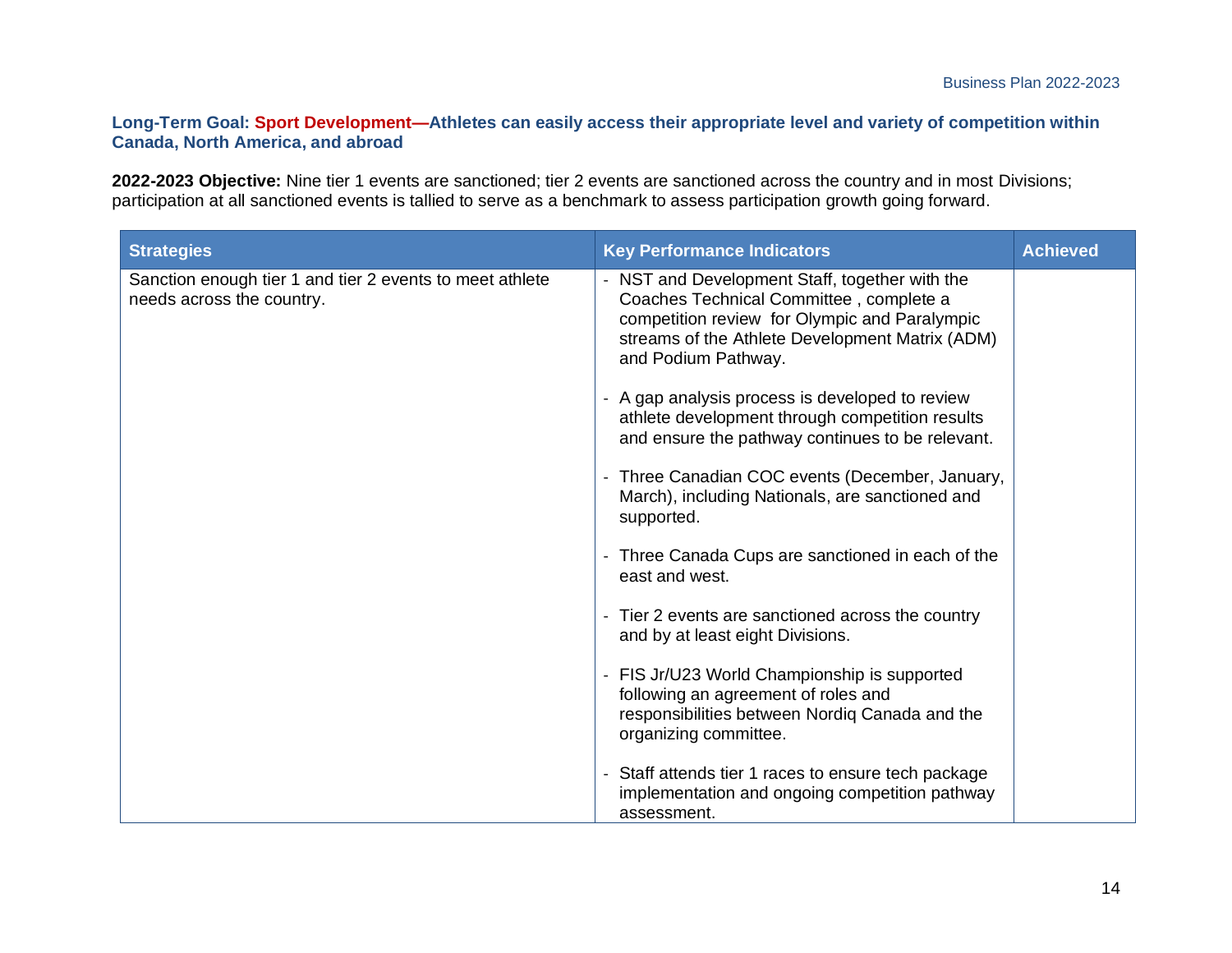| Plan, fund and organize a variety of competition trips for<br>different stages of development.                                                                                                             | Nordig Canada selects and supports teams for the<br>US SuperTour, FISU Games, FIS Jr/U23 World<br>Championships, NextGen European tour, World<br>Cup and World Ski Championships. |
|------------------------------------------------------------------------------------------------------------------------------------------------------------------------------------------------------------|-----------------------------------------------------------------------------------------------------------------------------------------------------------------------------------|
| Clearly define and get agreement on roles and<br>responsibilities for delivering the domestic racing schedule.                                                                                             | - The Coaches Technical Committee and Domestic<br>Development Committee agree upon roles and<br>responsibilities.                                                                 |
| Lead officials' development by developing and maintaining<br>an officials' curriculum, training course conductors, and<br>planning officials' courses across the country in partnership<br>with Divisions. | - Level 1 and 2 officials courses are updated to<br>include Athlete Development Matrix and Podium<br>Pathway content.                                                             |
|                                                                                                                                                                                                            | - One Level 3 course is offered in each of the east<br>and west.                                                                                                                  |
|                                                                                                                                                                                                            | - A new controller's course is offered.                                                                                                                                           |

# **Long-Term Goal: Sport Development—Coaches, technicians, and officials of all levels across Canada can access training and develop their skills and trade**

**2022-2023 Objective:** Offer NST immersion opportunities for technicians and coaches based on a fair and transparent application process.

| <b>Strategies</b>                                                                                           | <b>Key Performance Indicators</b>                                                                                                                                                                                                                                                                     | <b>Achieved</b> |
|-------------------------------------------------------------------------------------------------------------|-------------------------------------------------------------------------------------------------------------------------------------------------------------------------------------------------------------------------------------------------------------------------------------------------------|-----------------|
| Design and manage resources, materials, mentorships, and<br>workshops for coaches, wax techs and officials. | The following training materials are updated and<br>integrated into NCCP training:<br><b>Technical Report Card Manual</b><br>$\circ$<br><b>Training Zones</b><br>Field Testing Protocols for U18 and down<br>$\circ$<br>Ski Playground<br>$\circ$<br>Resources for coaching adult athletes<br>$\circ$ |                 |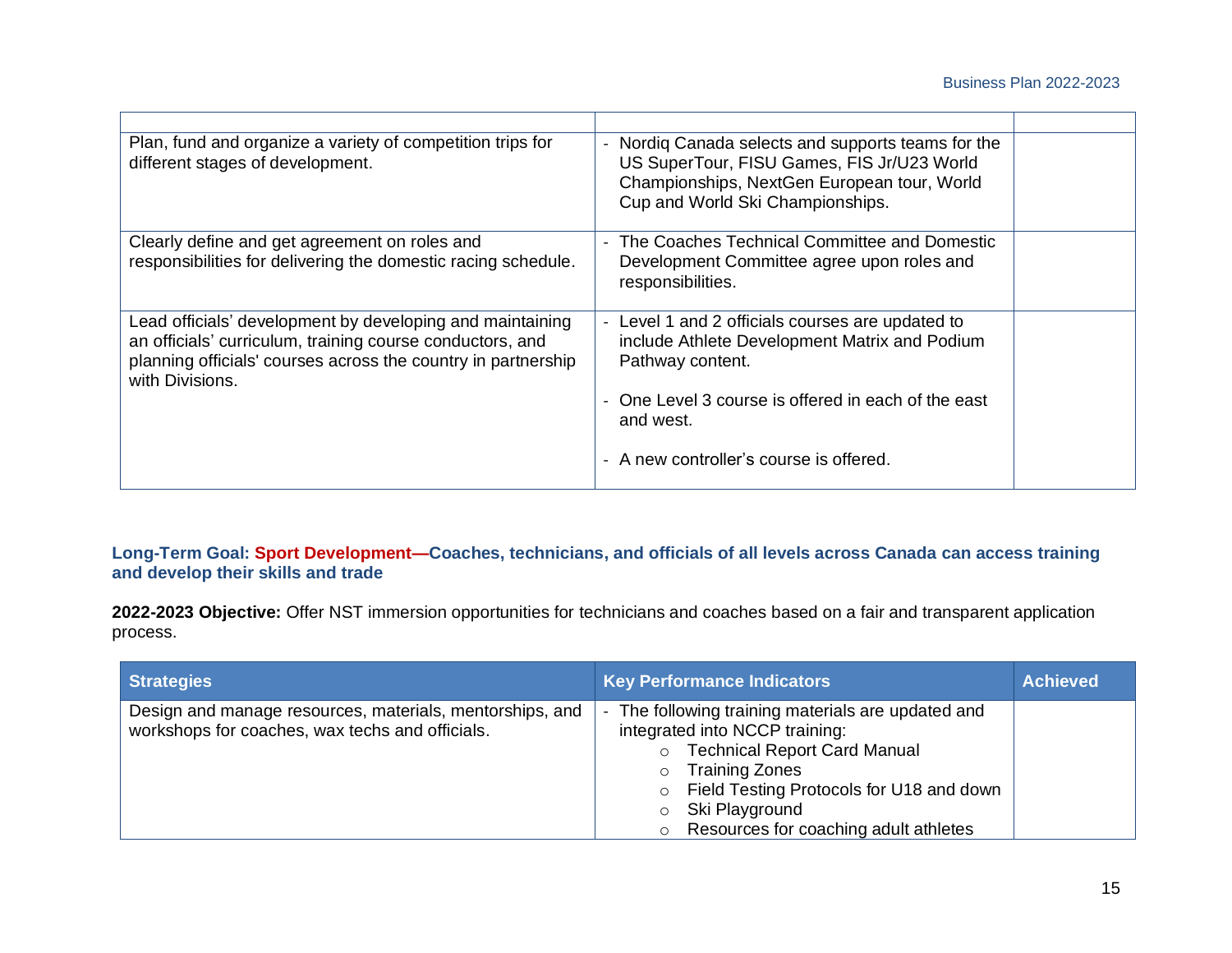#### Business Plan 2022-2023

|                                                                                                                                                | - A coaching conference is delivered with two<br>streams aligned to system gap analysis needs.<br>- Skill Development Program resources are<br>updated.                                                                                                                                                                                                                                                                                                                                                                                                                                                                                                                                                                                                |  |
|------------------------------------------------------------------------------------------------------------------------------------------------|--------------------------------------------------------------------------------------------------------------------------------------------------------------------------------------------------------------------------------------------------------------------------------------------------------------------------------------------------------------------------------------------------------------------------------------------------------------------------------------------------------------------------------------------------------------------------------------------------------------------------------------------------------------------------------------------------------------------------------------------------------|--|
| Offer a pathway and professional development opportunities<br>for coaches, technicians, and officials at international and<br>national events. | - A development pathway for wax techs is designed<br>and implemented.<br>- Nordig Canada pays the expenses and FIS per<br>diem rates for the technical delegate at each tier 1<br>event.<br>- There are defined processes and outcomes for<br>coach, officials, and wax tech immersion<br>opportunities.<br>- Immersion opportunities are offered at<br>Three development camps (coaches)<br>Two prospect camps (coaches)<br>$\circ$<br>FISU Games (two coaches, two wax<br>$\circ$<br>techs)<br>FIS JR/U23 World Championships (four<br>coaches, four wax techs)<br>International event (one official)<br>$\circ$<br>- At JR/U23 FIS World Championships, two<br>workshops are offered:<br><b>Officiate the Worlds</b><br>Coach the Worlds<br>$\circ$ |  |
| Train enough Master Coach Developers and Officials<br>course conductors to meet training needs across the<br>country.                          | - One Master Learning Facilitators course is offered<br>in each of the east and west to update Level 2 and<br>3 course conductors                                                                                                                                                                                                                                                                                                                                                                                                                                                                                                                                                                                                                      |  |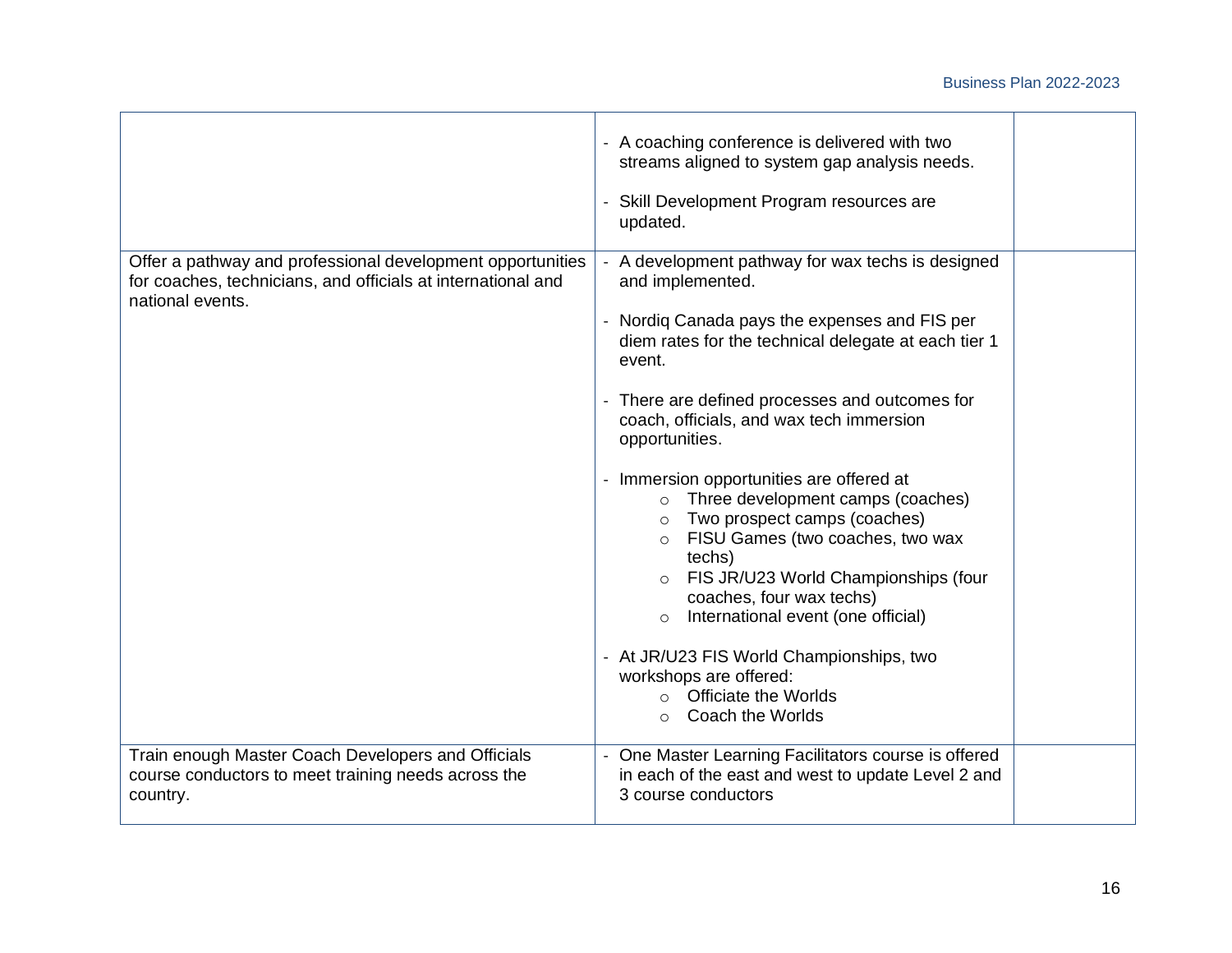|                                                                                                   | - Divisional Learning Facilitator and Master Learning<br>Facilitator course conductor courses are offered.                                                                                                                                                                                                                                                      |  |
|---------------------------------------------------------------------------------------------------|-----------------------------------------------------------------------------------------------------------------------------------------------------------------------------------------------------------------------------------------------------------------------------------------------------------------------------------------------------------------|--|
| Offer financial support or other incentives to facilitate access<br>to development opportunities. | The NWSDA club development grant is<br>implemented and provides coach, officials, and<br>wax tech development opportunities.<br>- The Persons with a Disability grant is implemented<br>with a focus on coach, officials, and athlete<br>development.<br>- NCCP professional development points are<br>offered for coaching, official and wax tech<br>webinars. |  |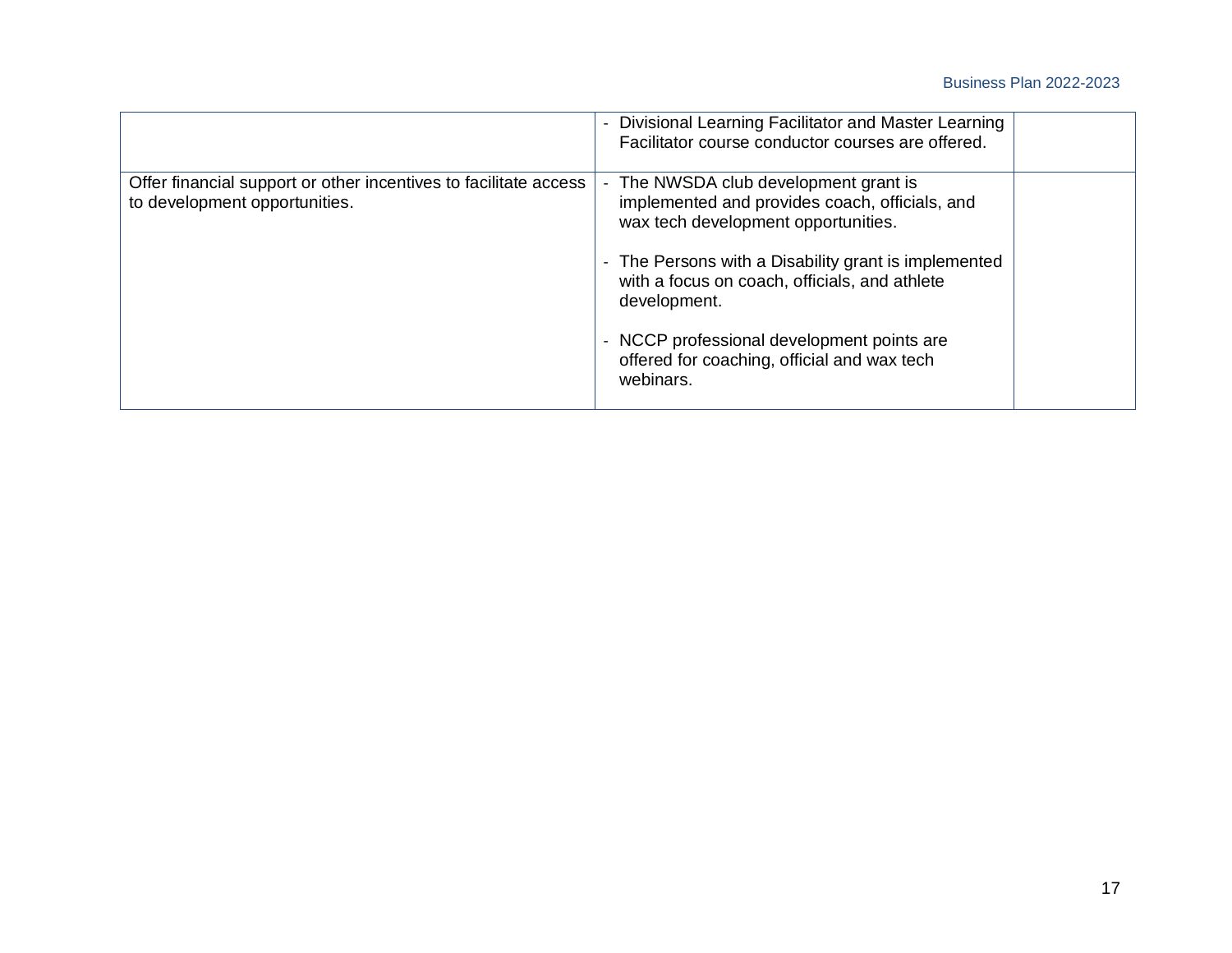#### LONG-TEAM GOAL: SPORT LEADERSHIP

**Sport Leadership:** Athletes and the ski community thrive in a collaborative environment exemplifying a culture of transparency, respect, and humility.

#### **Long-Term Goal: Sport Development—Divisions and Clubs have the resources they need to grow participation and help Canadians of all ages and capabilities learn to ski and/or continue their development.**

**2022-2023 Objective:** Provide resources to Divisions and clubs aimed at growing participation and helping Canadians of all ages and capabilities learn to ski and/or continue their development.

| <b>Strategies</b>                                                                               | <b>Key Performance Indicators</b>                                                                                                                                                                                                                              | <b>Achieved</b> |
|-------------------------------------------------------------------------------------------------|----------------------------------------------------------------------------------------------------------------------------------------------------------------------------------------------------------------------------------------------------------------|-----------------|
| Design and provide development programs and resources<br>specific to each stage of development. | The following resources are developed or updated:<br>'So Your Kid's a Skier 101'<br>'How to Start a Para program'<br>$\circ$<br>New Skills Development Program<br>resources<br>Coaching the Adult Athlete<br>Ski Playground materials<br><b>Training Zones</b> |                 |

#### **Long-Term Goal: Operations—The ski community has the resources needed to participate equitably and safely**

**2022-2023 Objective:** Implement the SafeSport and Gender Equity Strategy Framework.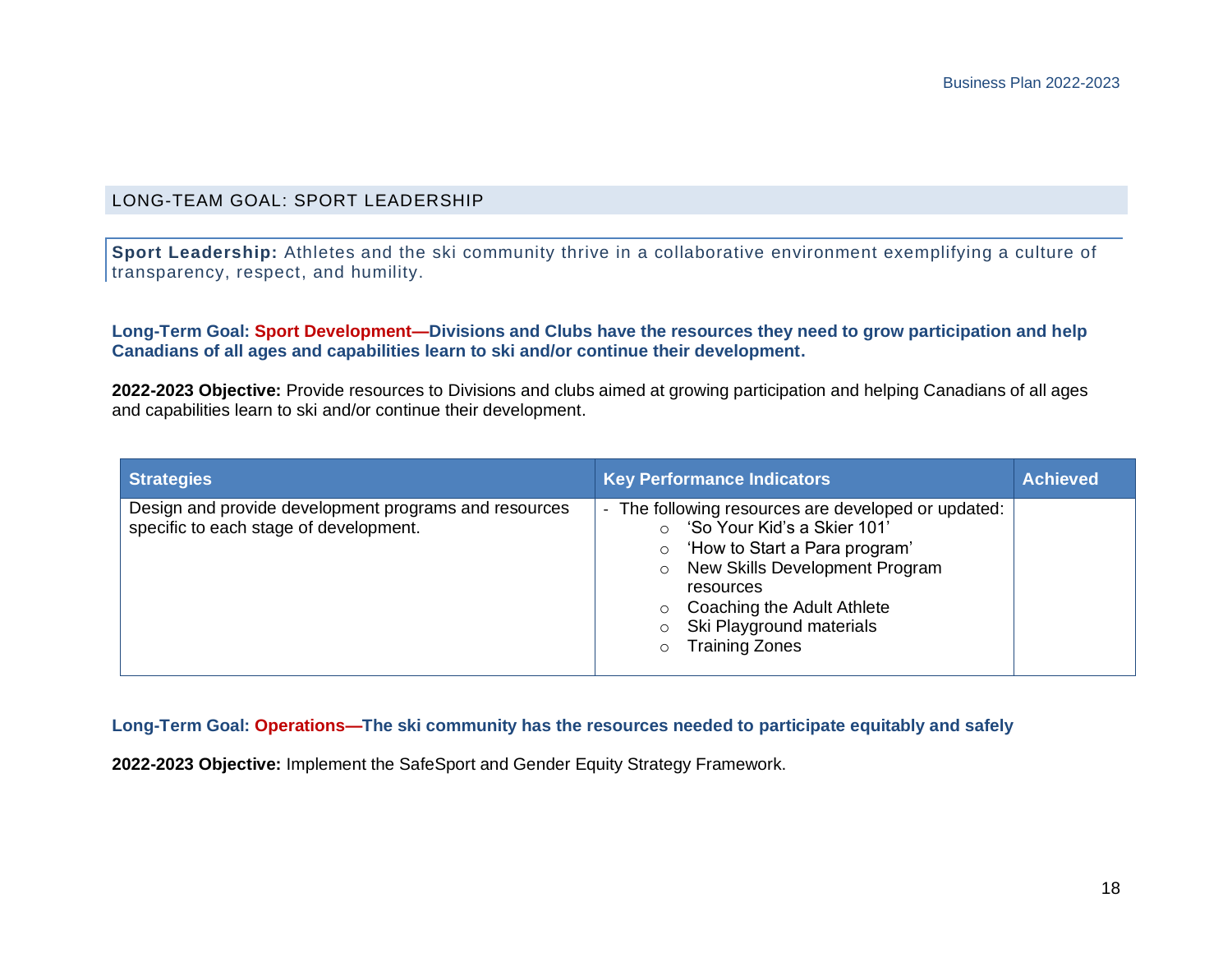#### Business Plan 2022-2023

| <b>Strategies</b>                                                                              | <b>Key Performance Indicators</b>                                                                                                                                                                                                                                                                                                                                           | <b>Achieved</b> |
|------------------------------------------------------------------------------------------------|-----------------------------------------------------------------------------------------------------------------------------------------------------------------------------------------------------------------------------------------------------------------------------------------------------------------------------------------------------------------------------|-----------------|
| Implement the SafeSport and Gender Equity Strategy<br>framework.                               | - Nordiq Canada has transitioned to SDRCC's<br>SafeSport mechanism for complaint management.                                                                                                                                                                                                                                                                                |                 |
|                                                                                                | - Nordiq Canada has implemented years 1 and 2 of<br>the SafeSport and Gender Equity Strategy<br>framework resulting in increased athlete<br>empowerment as measured through a NST<br>survey.                                                                                                                                                                                |                 |
|                                                                                                | - Through a strategy documented in the<br>Engagement Plan, Nordiq Canada has improved<br>the relationship between Nordiq Canada and NST<br>athletes through tools such as on-boarding,<br>introductions to staff roles, education on topics of<br>interest to athletes, improved social media<br>coverage, and increased athlete voice as<br>measured through a NST survey. |                 |
|                                                                                                | \$20,000 is added to the SafeSport reserve to<br>address complaints.                                                                                                                                                                                                                                                                                                        |                 |
| Partner with Canadian Women and Sport to develop and<br>implement a gender equity action plan. | The Women's Committee terms of reference are<br>updated.                                                                                                                                                                                                                                                                                                                    |                 |
|                                                                                                | Staff partners with Canadian Women & Sport to<br>complete the Gender Equity Playbook and agrees<br>to an action plan.                                                                                                                                                                                                                                                       |                 |

# **Long-Term Goal: Operations—The ski community has a financially thriving and sustainable national sport organization**

**2022-2023 Objective:** Nordiq Canada has a realistic revenue generation plan that will support the organization's long-term goals.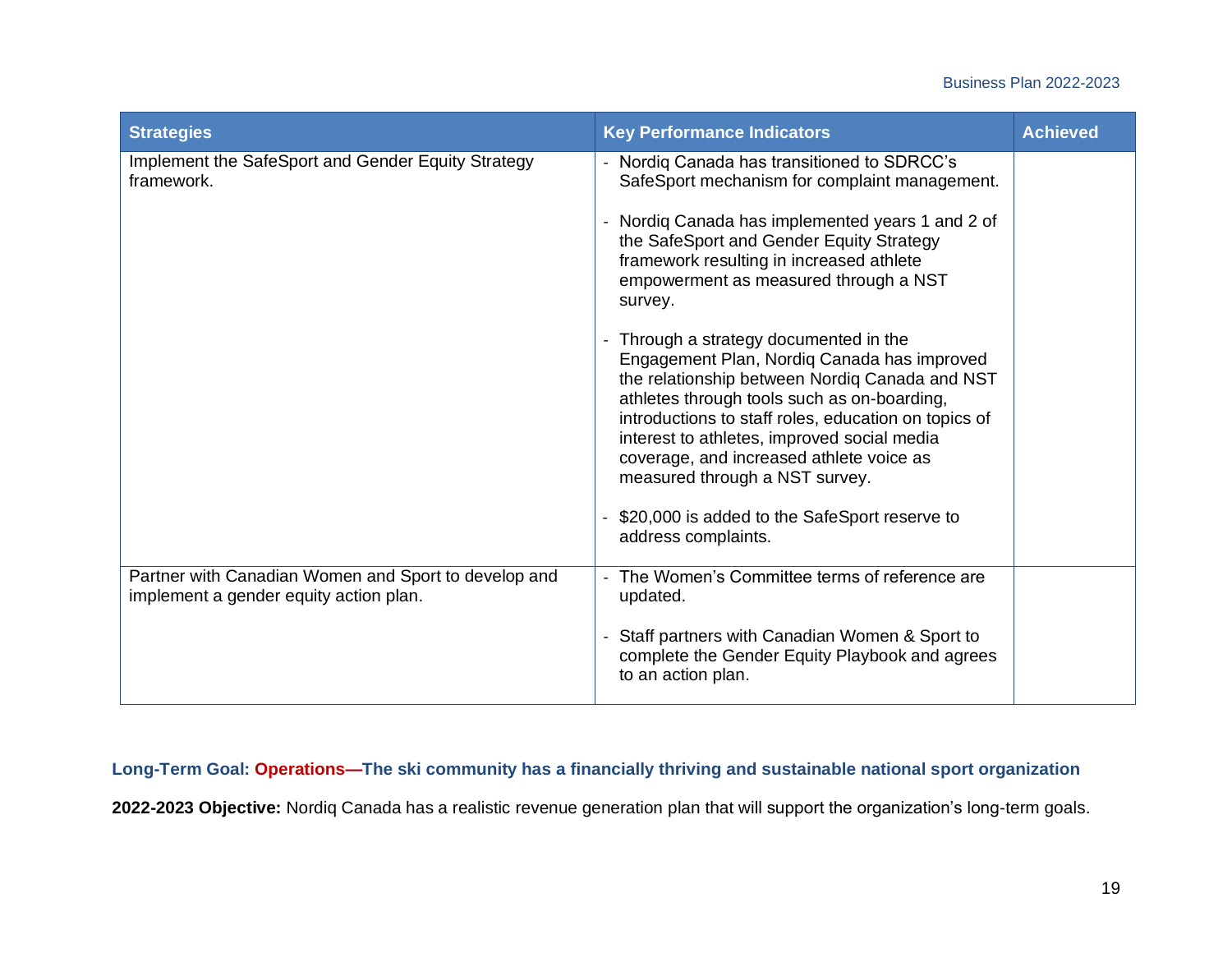# Business Plan 2022-2023

| <b>Strategies</b>                                                                                                                                               | <b>Key Performance Indicators</b>                                                                                                           | <b>Achieved</b> |
|-----------------------------------------------------------------------------------------------------------------------------------------------------------------|---------------------------------------------------------------------------------------------------------------------------------------------|-----------------|
| Design and execute a revenue generation plan with<br>adequate resources to deliver it.                                                                          | The plan includes several initiatives with timelines,<br>leaders, and measurable goals, and is adequately<br>supported by staff and budget. |                 |
|                                                                                                                                                                 | The plan includes appropriate activation of sponsors<br>and donors.                                                                         |                 |
|                                                                                                                                                                 | The donor database and total revenue from donations<br>shows year-over-year growth.                                                         |                 |
|                                                                                                                                                                 | Current sponsorship deals are renewed and new<br>sponsors are secured for 2023-24 and beyond.                                               |                 |
|                                                                                                                                                                 | An application is submitted for all major government<br>grant programs for which Nordiq Canada is eligible.                                 |                 |
| Review Nordiq Canada's membership policy and value<br>proposition to best support long-term growth.                                                             | 10 corporate partners have joined NordigPlus+.                                                                                              |                 |
|                                                                                                                                                                 | A legal opinion on key membership questions is<br>complete.                                                                                 |                 |
|                                                                                                                                                                 | - A review of the membership model is complete with<br>recommendations and an action plan for<br>implementation for the 2023-24 season.     |                 |
| Use the Strategic Priorities Fund to fund investment in<br>high performance over the quad and stimulate<br>sustainable revenue growth through high performance. | The Board approves a draw from the fund in 2022 and<br>acknowledges a four-year plan for further draws.                                     |                 |
| Maintain a contingency fund for unforeseen financial<br>emergencies and self-insurance needs.                                                                   | The contingency fund (including the protected<br>Safesport fund) is maintained at a minimum of<br>\$500,000.                                |                 |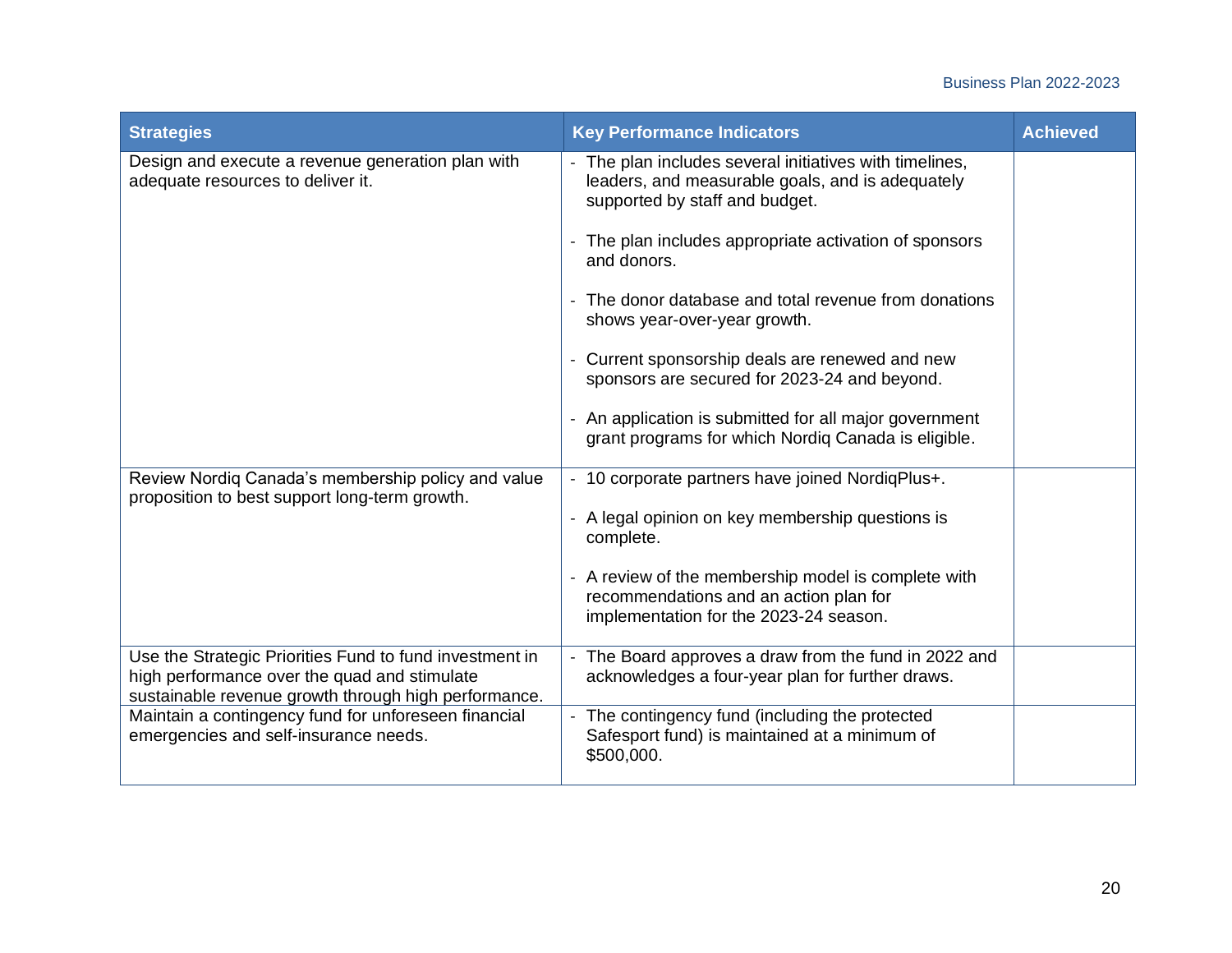# **Goal: Operations—Embark on the vision to 2030**

**Objective:** Launch the strategic plan.

| <b>Strategies</b>                  | <b>Key Performance Indicators</b>                                                                                           | <b>Achieved</b> |
|------------------------------------|-----------------------------------------------------------------------------------------------------------------------------|-----------------|
| Launch the strategic plan to 2030. | The strategic plan to 2030 is soft-launched at the<br>Annual General Meeting and rolled out in the fall.                    |                 |
|                                    | The plan is brought to life in innovative ways, including<br>an office redesign.                                            |                 |
|                                    | The 2022-2023 Business Plan and budget are<br>$\overline{\phantom{a}}$<br>designed as year 1 of the strategic plan to 2030. |                 |
|                                    | - A Human Resources strategy is implemented to<br>support the strategic plan.                                               |                 |
|                                    | Operational policies are updated and aligned to the<br>strategic plan.                                                      |                 |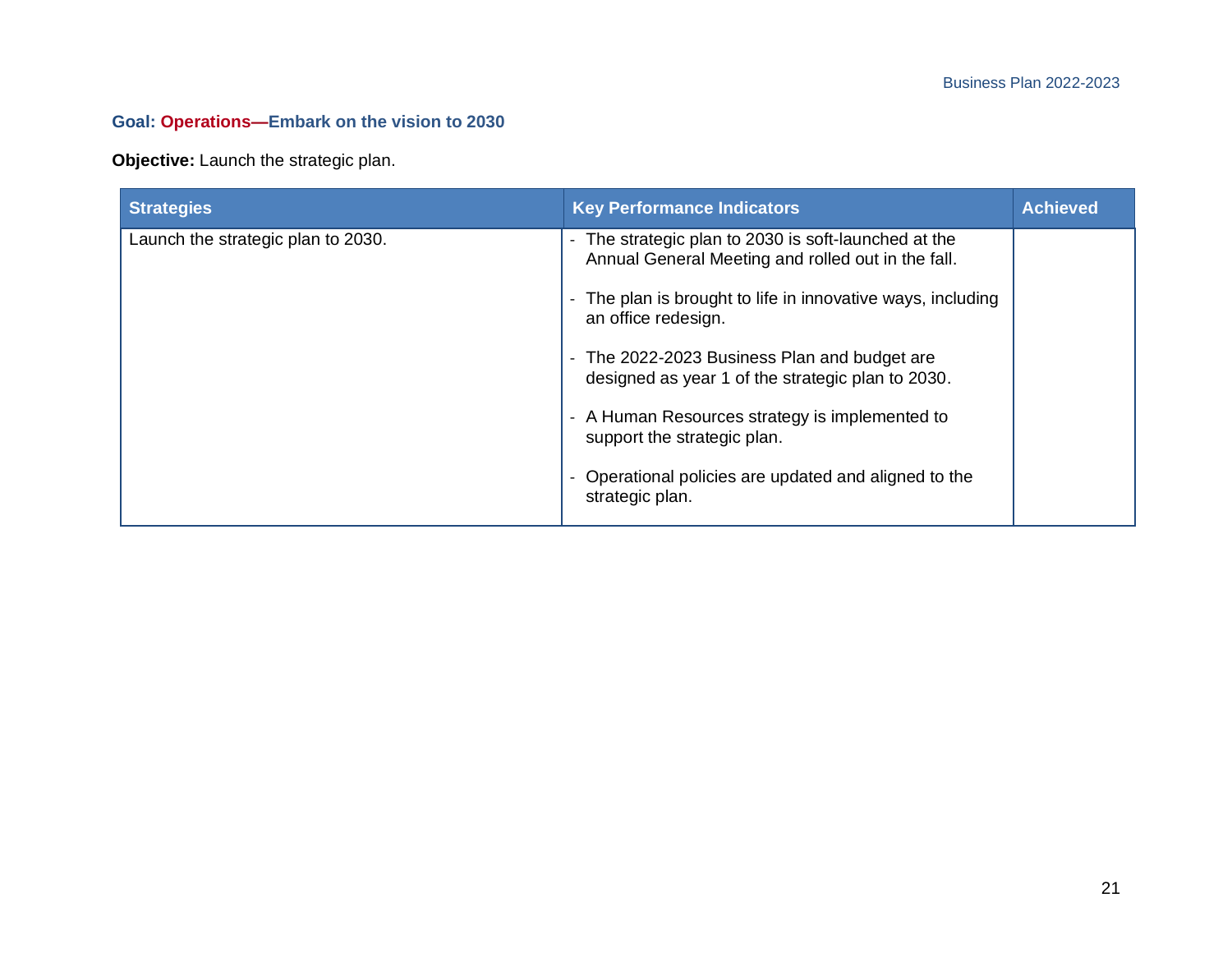# LONG-TEAM GOAL: SPORT PROFILE AND VISIBILITY

**Sport Profile and Visibility:** Canadians from all backgrounds recognize, embrace , and participate in cross-country skiing, seeing it as the ideal outdoor winter sport to improve both fitness and health, and to have fun .

#### **Long-Term Goal: Operations—Cross-country skiing participants reflect Canadian society**

**2022-2023 Objective:** Nordiq Canada presents a welcoming brand, supports club projects, and is preparing to initiate a targeted approach to achieving reconciliation, equity, diversity, and inclusion.

| <b>Strategies</b>                                                                                          | <b>Key Performance Indicators</b>                                                                                                                           | <b>Achieved</b> |
|------------------------------------------------------------------------------------------------------------|-------------------------------------------------------------------------------------------------------------------------------------------------------------|-----------------|
| Lay the foundation for a targeted approach to reconciliation,<br>equity, diversity, and inclusion.         | All staff and Board members have received<br>training.                                                                                                      |                 |
|                                                                                                            | - The gender field in the national membership<br>registration system is updated to include non-<br>binary gender identification.                            |                 |
|                                                                                                            | - The Board has adopted a reconciliation, equity,<br>diversity, and inclusion policy.                                                                       |                 |
|                                                                                                            | - Marketing and communications activities promote<br>reconciliation, equity, diversity, and inclusion.                                                      |                 |
| Take advantage of federal grant programs that promote<br>reconciliation, equity, diversity, and inclusion. | - Nordig Canada has applied for the Sport Canada<br>Innovation Initiative and Community Sport for All<br>grants and, if successful, supports club programs. |                 |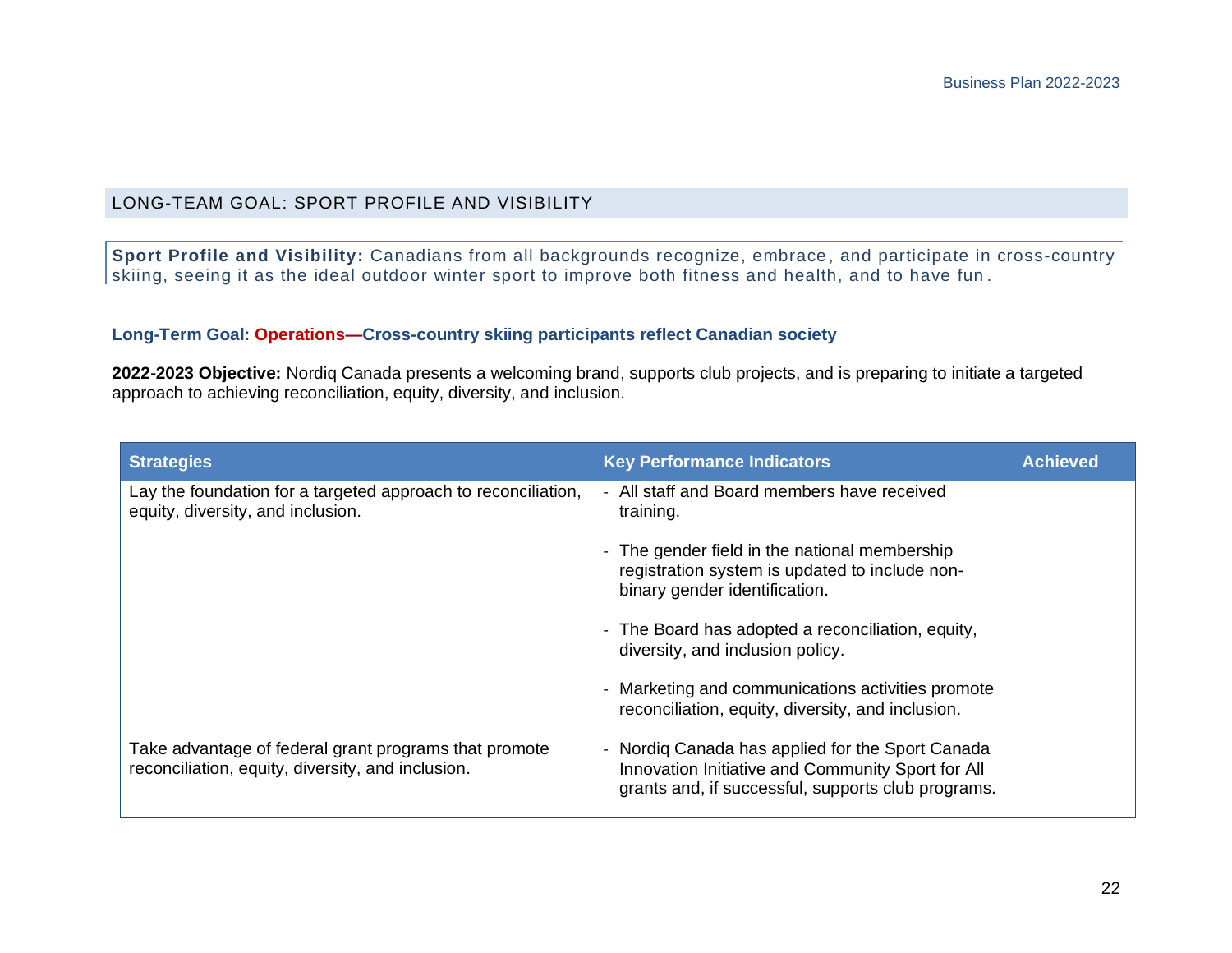**Long-Term Goal: Sport Development and Operations—The profile of cross-country skiing in Canada is improved by hosting international events; The international ski community recognizes Canada as a leader in Nordic skiing**

**2022-2023 Objective:** Play a leadership role in international events and on committees.

| <b>Strategies</b>                                                                                               | <b>Key Performance Indicators</b>                                                                                                                               | <b>Achieved</b> |
|-----------------------------------------------------------------------------------------------------------------|-----------------------------------------------------------------------------------------------------------------------------------------------------------------|-----------------|
| Research opportunities to grow viewership.                                                                      | - Staff has investigated media rights and streaming<br>options and recommended a path forward.                                                                  |                 |
|                                                                                                                 | - Staff has baseline media monitoring data.                                                                                                                     |                 |
|                                                                                                                 | - The website meta data, Search Engine<br>Optimization, and speed is improved.                                                                                  |                 |
| Secure Sport Canada funding for hosting major international<br>events in Canada planned in the next four years. | An international hosting strategy is developed to<br>ensure calendar alignment and funding priorities<br>between Olympic and Paralympic stream<br>competitions. |                 |
|                                                                                                                 | - Sport Canada funding is secured for 2023 FIS<br>Jr/U23 World Championships.                                                                                   |                 |
|                                                                                                                 | - Funding applications are initiated for 2024 FIS<br>World Cup and 2024 Para World Championships.                                                               |                 |
| Partner with Black Tusk Nordic Events Society to host FIS<br>JR/U23 World Championships.                        | - Support the organizing committee in hosting a<br>fantastic event.                                                                                             |                 |
| Sit on at least five international committees.                                                                  | - Mark Arendz, Len Apedaile and Ian Daffern<br>remain on Para-Nordic committees in the WPNS<br>transition to FIS.                                               |                 |
|                                                                                                                 | - Chris Jefferies sits on the FIS Cross Country                                                                                                                 |                 |